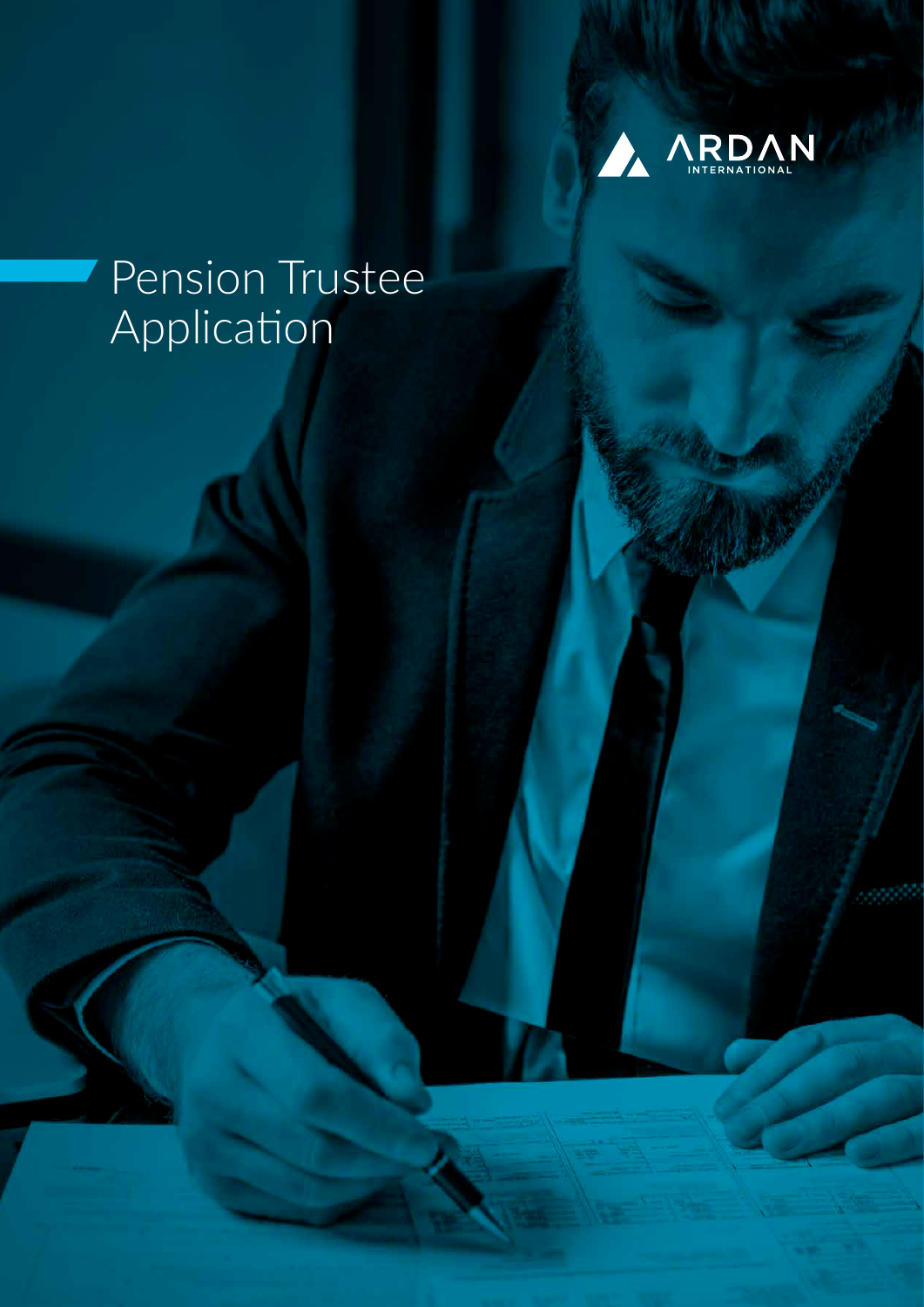# Contents

| Section 1 |  |
|-----------|--|
| Section 2 |  |
| Section 3 |  |
| Section 4 |  |
| Section 5 |  |
| Section 6 |  |
| Section 7 |  |
| Section 8 |  |
| Section 9 |  |

# Completion

This form should be completed by you if you wish for your investment to be executed by the Ardan International Wealth Platform. The Ardan International Wealth Platform offers custody and online facilities enabling you to view, manage and switch investments, whether directly or by your financial adviser or any other authorised person acting on your behalf.

The Client Portfolio Account is subject to the Ardan International Terms & Conditions ("Ardan International T&Cs") and to the Ardan International Pricing Schedule. By signing this application you confirm having received the current version of the Ardan International T&Cs and Ardan International Pricing Schedule and agree with all the provisions included therein as well as those contained in this application. These provisions also apply to all Client Portfolio Accounts which are opened by you now or at a later date.

Should any of the provisions in this application or in the Ardan International T&Cs be found to be void or invalid in part or in full, the remainder of the provisions herein and in the Ardan International T&Cs shall remain valid notwithstanding.

Specified US Person means a US citizen or tax resident individual who has a US residential/correspondence address or who either holds a US Passport, a US Green Card or who was born in the US and has not yet renounced their US citizenship. More information on US FATCA can be found at: www.irs.gov/Businesses/Corporations/Foreign-Account-Tax-Compliance-Act-FATCA

If you choose Yes to being a Specified US Person, you will need to provide us with your US Taxpayer Identification Number (TIN) or US Social Security Number (SSN).

If you choose No but you have a US residential/correspondence address, hold a US Passport, a US Green Card or you were born in the US, you will need to provide us with documentary evidence that you are in the process of or have renounced your US Citizenship. Ardan International can accept a certified copy of your DS-4083 form (also known as CLN – Certificate of Loss of Nationality) and/or a certified copy of your passport in which you are obtaining new citizenship.

Please note that all investment services provided by the Ardan International Wealth Platform are strictly on an execution only basis. Ardan International is not obliged to and does not verify the appropriateness and/or suitability of your investment/s or other services provided. All applicants are reviewed on a risk-based approach. This in turn will drive the amount of due diligence that the applicant will be expected to provide in order to complete the application process. Ardan International may request additional information during the life of the Client Portfolio Account in order for it to comply with the legislative requirements of the Isle of Man.

**Once you have completed and signed the application you should send it along with all the requested additional information (please ensure you complete the document checklist under [Section 7\)](#page-5-0) to Ardan International, 2nd Floor, 19-21 Circular Road, Douglas, Isle of Man, IM1 1AF, British Isles.**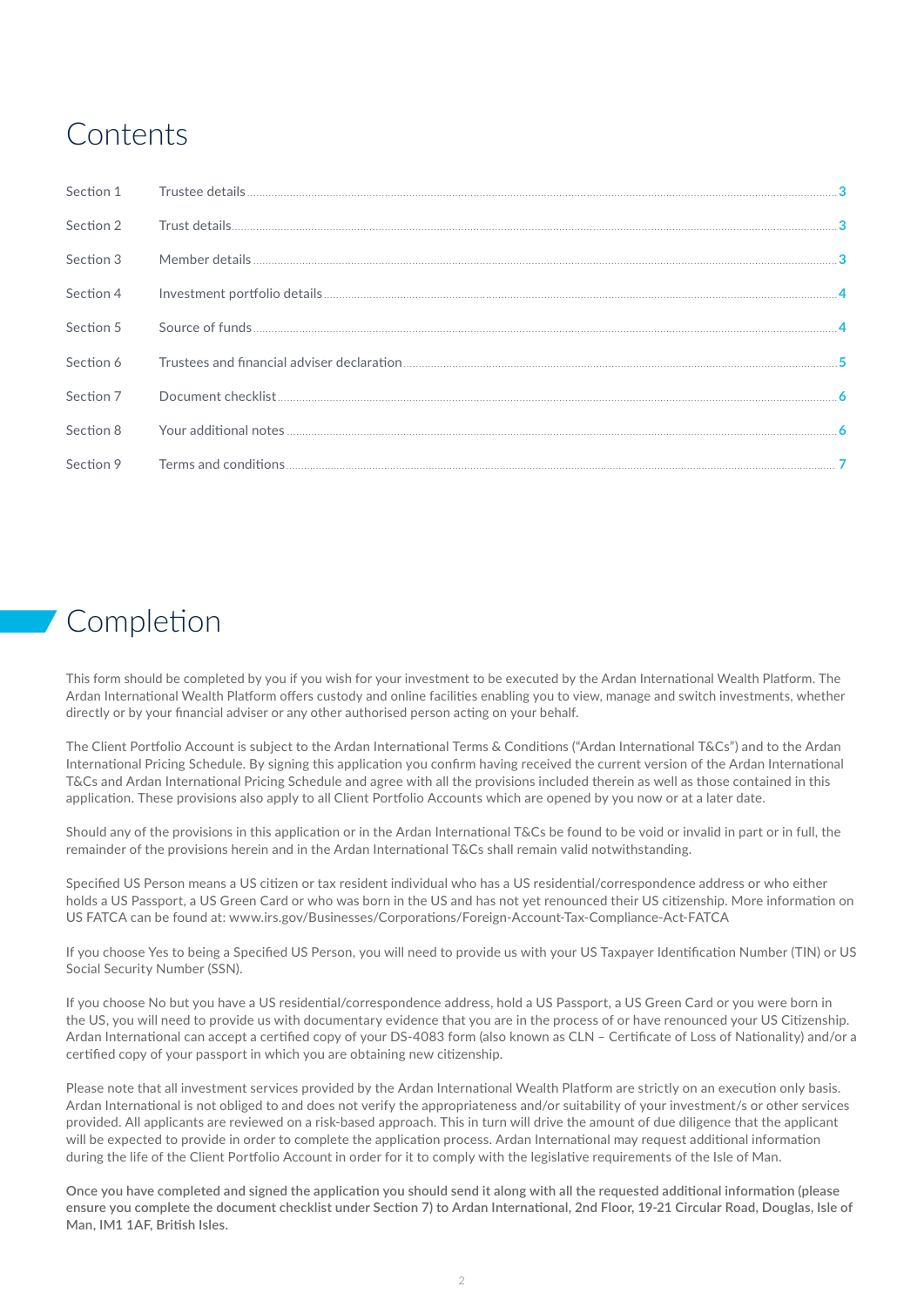<span id="page-2-0"></span>Please complete the application clearly and in full using BLOCK CAPITALS to avoid any delays with the processing of your application.

Section 1 Trustee details

Trustee name

Address and postcode for correspondence

# Ardan SIPP Re:

5th & 6th Floor 25 Marsh Street Bristol BS1 4AQ

# Section 2 Trust details

| Trust name          | The Hartley Pensions Scheme | Trust type      |
|---------------------|-----------------------------|-----------------|
| Date of est.        | $12$   1 2   2 0 0 6        | Country of est. |
| Official pension ID | Held on File                |                 |

**Bare Trust; Pension Scheme** United Kingdom

# Section 3 Member details

| Title                                                                                                           | First name(s)    |
|-----------------------------------------------------------------------------------------------------------------|------------------|
| Surname                                                                                                         | Previous name    |
| Date of birth                                                                                                   | Place of birth   |
| Nationality                                                                                                     | Dual nationality |
| Current<br>residential address<br>and postcode (in full)<br>(please note c/o or<br>PO Box is not<br>acceptable) |                  |
| Email address                                                                                                   |                  |
| Mobile phone number                                                                                             |                  |

# EMPLOYMENT DETAILS (RELATING TO PENSION)

| Name of employer   |               |  |
|--------------------|---------------|--|
| Nature of business |               |  |
| Employer's address |               |  |
|                    |               |  |
|                    |               |  |
| Occupation         | Position      |  |
| Length of service  | Annual salary |  |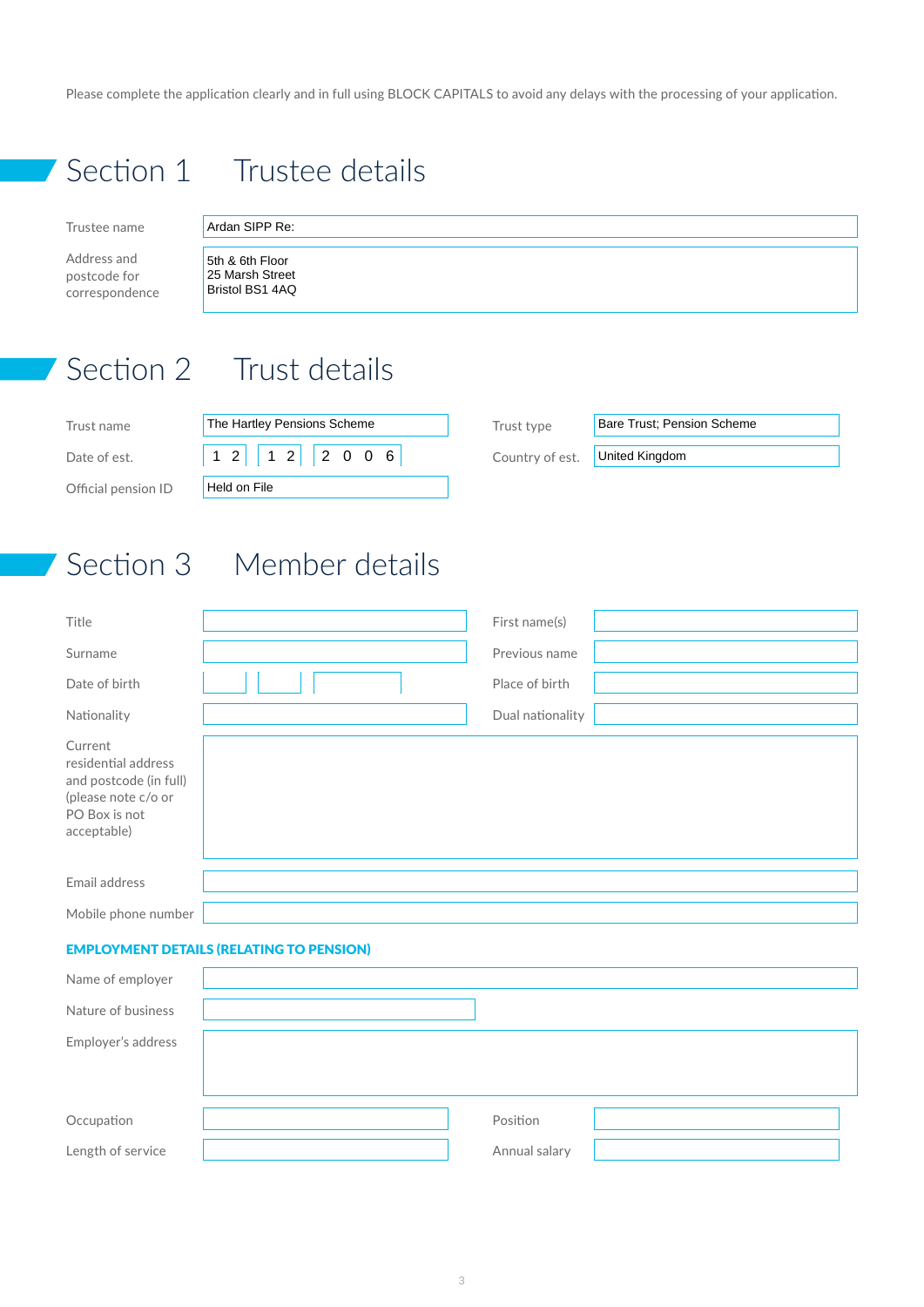# <span id="page-3-0"></span>Section 4 Investment portfolio details

Please ensure you complete a separate Pricing Schedule and attach it to this application.

| Portfolio name                                                                                                                                                                                                                                               |                                                 |            |     |            |            |            |
|--------------------------------------------------------------------------------------------------------------------------------------------------------------------------------------------------------------------------------------------------------------|-------------------------------------------------|------------|-----|------------|------------|------------|
| <b>PORTFOLIO ACCOUNT BASE CURRENCY</b>                                                                                                                                                                                                                       |                                                 |            |     |            |            |            |
| Please select one currency which your account charges will be deducted in (you can open multiple accounts but your account charges<br>will be deducted in the currency you select below). You should maintain a cash balance of 3% to cover ongoing charges. |                                                 |            |     |            |            |            |
| GBP                                                                                                                                                                                                                                                          | <b>USD</b>                                      | <b>EUR</b> | CHF | <b>AUD</b> | <b>HKD</b> | <b>JPY</b> |
| <b>AED</b>                                                                                                                                                                                                                                                   | CAD                                             | <b>ZAR</b> | SGD |            |            |            |
| What is your initial investment (this is the amount we expect to receive)?                                                                                                                                                                                   |                                                 |            |     |            |            |            |
|                                                                                                                                                                                                                                                              | Source of wealth<br>Amount (including currency) |            |     |            |            |            |
| Amount (including currency)<br>Source of wealth                                                                                                                                                                                                              |                                                 |            |     |            |            |            |
| Are you share transferring assets to the Ardan International Wealth Platform?<br>Yes<br><b>No</b>                                                                                                                                                            |                                                 |            |     |            |            |            |
| If yes, what is the estimated value?<br>(please provide a current valuation statement along<br>with this application)                                                                                                                                        |                                                 |            |     |            |            |            |
| <b>DETAILS OF ANTICIPATED FUTURE INVESTMENTS</b>                                                                                                                                                                                                             |                                                 |            |     |            |            |            |

| How frequently do you expect to make future deposits |                  |  |
|------------------------------------------------------|------------------|--|
| into this account?                                   |                  |  |
| Amount (including currency)                          | Source of wealth |  |
| Amount (including currency)                          | Source of wealth |  |

**We may require additional documentary evidence of information regarding source of funds and wealth in order to meet the requirements of our regulator and will contact you in the event that this information is required.**

# Section 5 Source of funds

In order for us to comply with our obligations under the Isle of Man's Anti-Money Laundering Regulations, you must answer the following questions fully.

### SOURCE OF FUNDS

Please provide details of the bank account being used to fund your portfolio account.

| Bank name                                                                                                            |                                                                                               |     |                                                                                                             |
|----------------------------------------------------------------------------------------------------------------------|-----------------------------------------------------------------------------------------------|-----|-------------------------------------------------------------------------------------------------------------|
| Bank address<br>and postcode                                                                                         |                                                                                               |     |                                                                                                             |
| Account holder's name                                                                                                |                                                                                               |     |                                                                                                             |
| <b>Branch Swift Code</b><br>(for all non-GBP and International payments)<br>Swift Code must be either 8 or 11 digits |                                                                                               |     | OR Bank Sort Code<br>$\overline{\phantom{a}}$<br>(for UK GBP payments only)                                 |
| <b>IBAN</b>                                                                                                          | (all non-GBP accounts) This number must match the account the<br>transfer is being made from. | OR. | Account number<br>(GBP UK Bank only) This number must match<br>the account the transfer is being made from. |

If you are funding your Client Portfolio Account from more than one bank account, please provide your additional bank details under [Section 8](#page-5-2) - Your additional notes. Also if your future deposits will be sent from a different account to your initial investment, please provide the bank details and state how long this account has been held, also under [Section 8.](#page-5-2)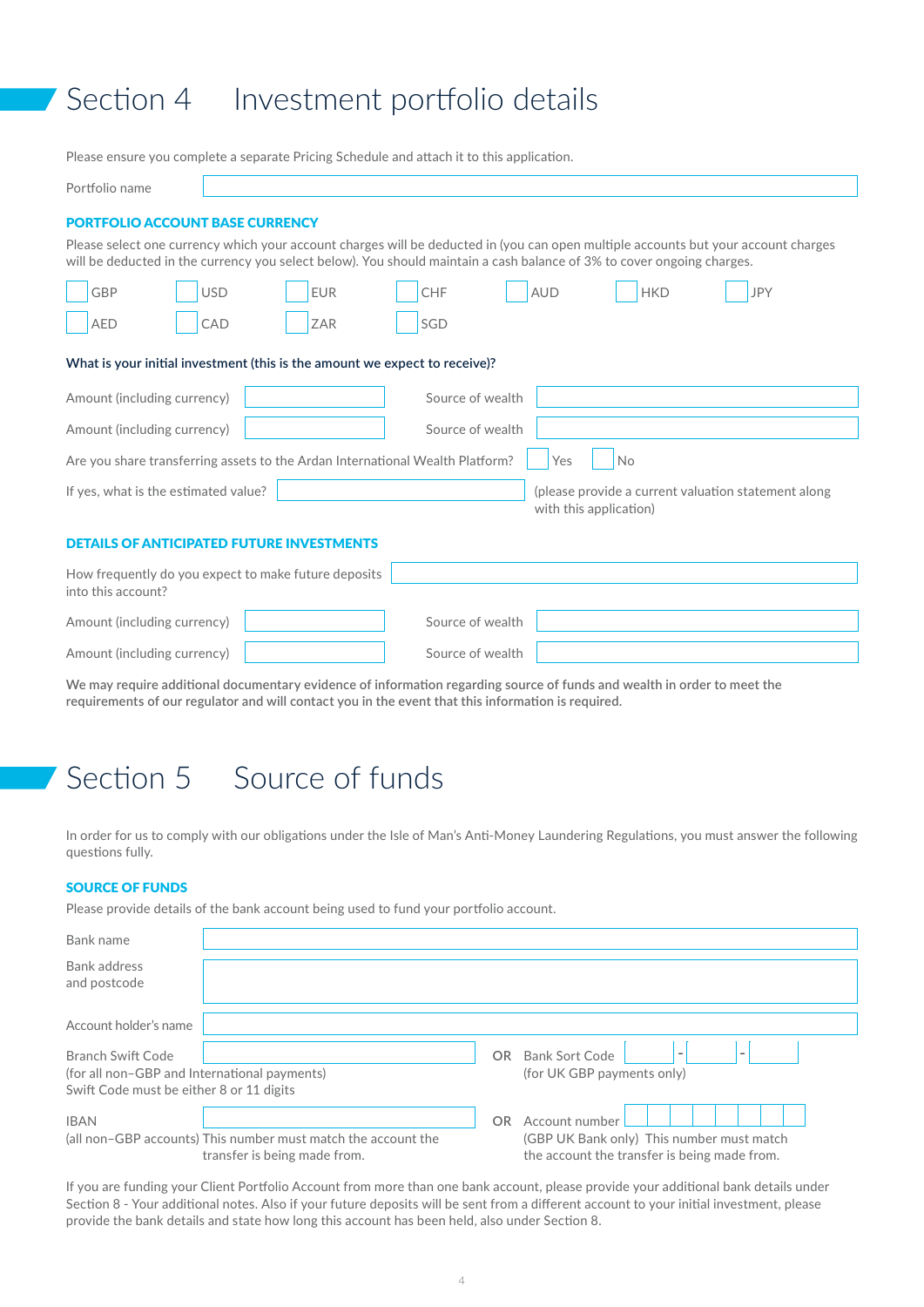# <span id="page-4-0"></span>Section 6 Trustees and financial adviser declaration

I/We confirm that I/we have the necessary powers to take out this Client Portfolio Account and enter into a relationship with Ardan International.

### POLITICAL EXPOSED PERSONS

A Politically Exposed Person ("PEP") is a person entrusted with prominent public functions, their immediate family members or persons known to be close associates of such persons.

Examples of PEPs include political figures, members of the judiciary, diplomatic service officers, managers and supervisors of state owned enterprises and senior ranking military officers.

Please add the names of any PEPs associated with this application in the box below.

Where this is left blank, you are confirming that no person associated with this application is politically exposed.

My/our signature(s) below confirm(s) that:

I/We declare that the information supplied in this application is complete and correct to the best of my/our knowledge and belief at the time of this declaration.

I/We agree to provide Ardan International with any further information as may be required.

I/We agree to notify Ardan International of any material changes in the information provided in this application including but not limited to, changes in personal details, which may occur after the date of this application.

I/We agree/disagree to Ardan International using my/our personal information for marketing purposes. If you do not make any selection we will deem you to have given permission for your information to be used as described. You may change your mind at any time about receiving marketing messages by contacting us using the details shown here - www.ardan-international.com/contact-us

I/We confirm that I/we have read and understood the Ardan International T&Cs.

|                   | Trustee signature | Second Trustee signature (if applicable) |  |
|-------------------|-------------------|------------------------------------------|--|
| Signed            |                   |                                          |  |
|                   |                   |                                          |  |
| Date (dd/mm/yyyy) |                   |                                          |  |

### <span id="page-4-1"></span>THIS SECTION IS TO BE COMPLETED BY YOUR FINANCIAL ADVISER.

I, as the financial adviser, confirm that I have provided a detailed explanation of the financial adviser fees to be deducted. I have given the client the current Ardan International T&Cs and Ardan International Pricing Schedule governing the Client Portfolio Account.

| Financial adviser name    |  |
|---------------------------|--|
| Financial adviser company |  |
| Signed                    |  |
| Date (dd/mm/yyyy)         |  |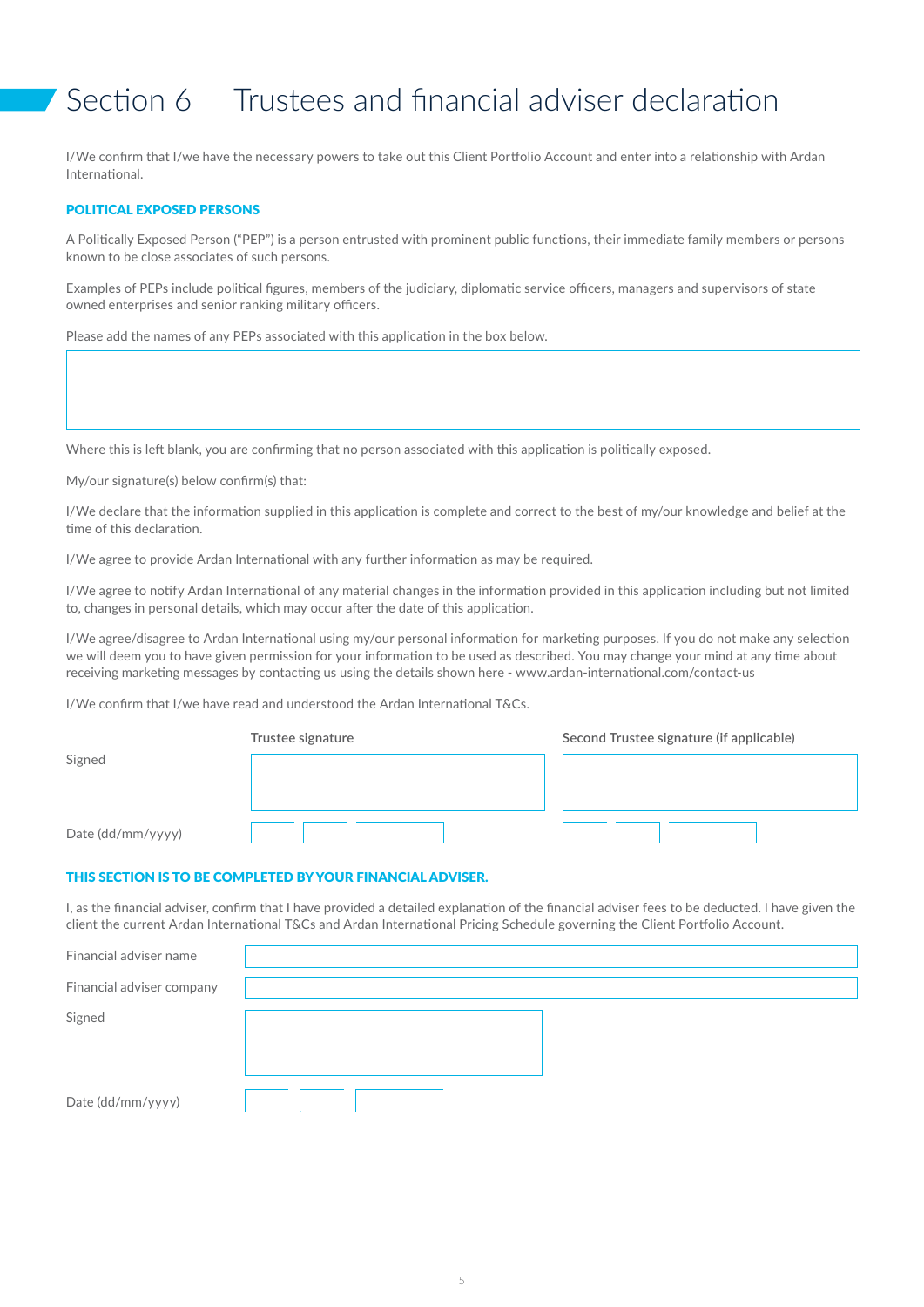# <span id="page-5-1"></span><span id="page-5-0"></span>Section 7 Document checklist

Before sending the application to Ardan International Limited, Isle of Man office, please carefully check that you have completed ALL the necessary paperwork for us to process and open your Ardan International Wealth Platform Client Portfolio Account without any inconvenience to you.

All the questions have been answered

The application has been signed on [page 5](#page-4-1)

Original specimen signature form completed, where the applicant(s) signature has changed to the passport

Separate original pricing schedule signed by the applicant(s)

Anti-money laundering documents, are legible, valid and suitably certified

For a share transfer, a current valuation of the asset(s) has been provided

If funds are being transferred from a Life Company, a copy of the final/closing surrender statement

Your financial adviser has on-line access to the International Wealth Platform

The original Ardan International T&Cs, [Section 9](#page-6-1) have been signed by the trustee(s) with all the pages returned

Certified ID and address verification for the member

# <span id="page-5-2"></span>Section 8 Your additional notes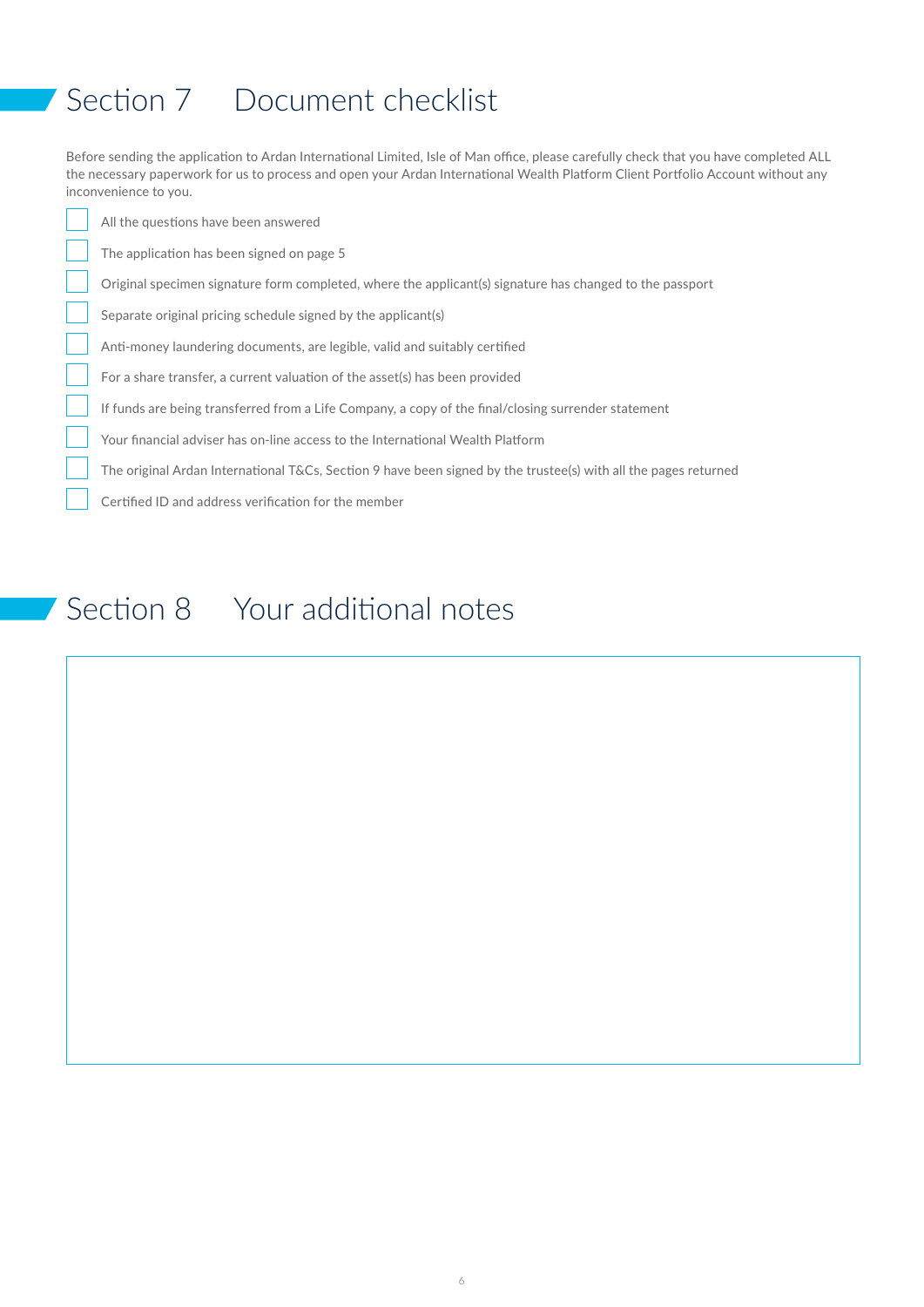# <span id="page-6-1"></span><span id="page-6-0"></span>Section 9 Terms and conditions (this is a mandatory section and must be signed on [page 16](#page-15-0))

### INTRODUCTION

These terms and conditions set out the basis upon which Ardan International Limited and its nominee company Ardan Nominees Limited (together referred to as "Ardan"), provide services to you and they should be read in conjunction with your Application Form and the Pricing Schedule which shall govern the contract between you and Ardan. You should read these terms and conditions together with the completed Application Form and Pricing Schedule carefully and retain them for future reference.

These terms are provided to everyone when they open a Client Portfolio Account (as defined in clause 1 below). Not only do they give you the details about your account, they will also give you important information about what to do if you want to make a change to it.

References in these general terms & conditions to "we", "us" and "our" shall be construed as references to Ardan, or where the context requires or permits, to any Group Company.

We have structured these terms under some key headings which can be summarised as follows:

- 1. our relationship with you;
- 2. dealing, trading and management of your investments;
- 3. safety of your client money;
- 4. general terms applicable to all accounts;
- 5. your data and other legal matters.

Ardan performs services for you on the basis of these terms and conditions. These services include arranging the dealing of securities and the global custody of those securities including the processing of any income derived therefrom. Together these services are referred to as the Platform Service. For this purpose, you will open a Client Portfolio Account (to contain both cash and securities) with Ardan. Please note that Ardan may appoint any sub-custodian that is fully licensed and any cash, listed security or assets which are credited to your Client Portfolio Account will be deposited and administered on an omnibus account basis at such appointed sub-custodian.

Should you have any queries regarding the operation of your Client Portfolio Account and of the services provided to you by Ardan you should, in the first instance contact your appointed Adviser.

These terms and conditions are applicable to the entire legal relationship between you and Ardan. If both parties agree on special conditions with respect to certain special transactions or extraordinary services to be rendered to you by Ardan, such special conditions shall prevail.

### ARDAN

Ardan is licensed by the FSA with licence number 1365 to conduct investment business and specifically to arrange deals in investments and the safeguarding of client assets.

Details of Ardan's FSA licence and any applicable conditions can be viewed at the FSA's website, currently to be found at: https://www.iomfsa.im/registers/licence-holders/ardan-international-limited

Alternatively, they can be viewed by contacting Ardan's compliance officer at compliance@ardan-international.com or by sending an email to: adviser.services@ardan-international.com. You may request details of the educational and professional qualifications, in addition to the experience and track record of Ardan's employees who are directly engaged in providing your services.

Ardan will not advise you to use the services of any person who is an associate of Ardan without disclosing that relationship to you.

#### **1. DEFINITIONS AND INTERPRETATION**

1.1 In these terms the following words and expressions shall, unless the context otherwise requires, have the following meanings:

**Adviser** means your Financial Adviser, Wealth Manager, Investment Adviser or other person you have appointed to act on your behalf in regards to your Ardan Client Portfolio Account.

**Agreement** means the agreement between us and you which is contained in the completed Application Form, these terms and conditions and the Pricing Schedule (as the same may be amended, supplemented or varied from time to time by us).

**Application Form** means the application form issued by us to you for completion in relation to this engagement.

**Authorised Person** means your Financial Adviser, Wealth Manager, Investment Adviser or other person you have appointed to act on your behalf in regards to your Ardan Client Portfolio Account.

**Base Rate** means the Bank of England base rate from time to time.

**Client** means the person who hereby instructs us to provide the Services to you, and references in these general terms and conditions to "you", "your", and "yours" shall be construed as references to the Client.

**Client Bank Account** means a bank account held by, and in the name, Ardan, in which Ardan will hold your money on trust for you while it remains in the account.

**Client Portfolio Account** to contain both cash and securities.

**Client Portfolio Account Application** means the forms completed by you to open a Client Portfolio Account with Ardan.

**Company** means the company or companies to whom we provide the Services.

**Client Due Diligence** has the meaning given in clause 4.

**Dividend** means Ardan taking receipt of a dividend distributed by cash, income or stock. Cash and income is credited to your Client Portfolio Account cash account. If stock is provided, this is added to your existing holding.

**Execution only** means all transactions undertaken by Ardan on your behalf will be on an execution only basis and as such you will not be afforded the protections of a retail client.

**Fees** means the fees set out in the Pricing Schedule as the same may be varied from time to time.

**FSA** means the Isle of Man Financial Services Authority.

**FSA Rule Book** means the Financial Services Rule Book 2016 (made under the Financial Services Act 2008) (as amended from time to time).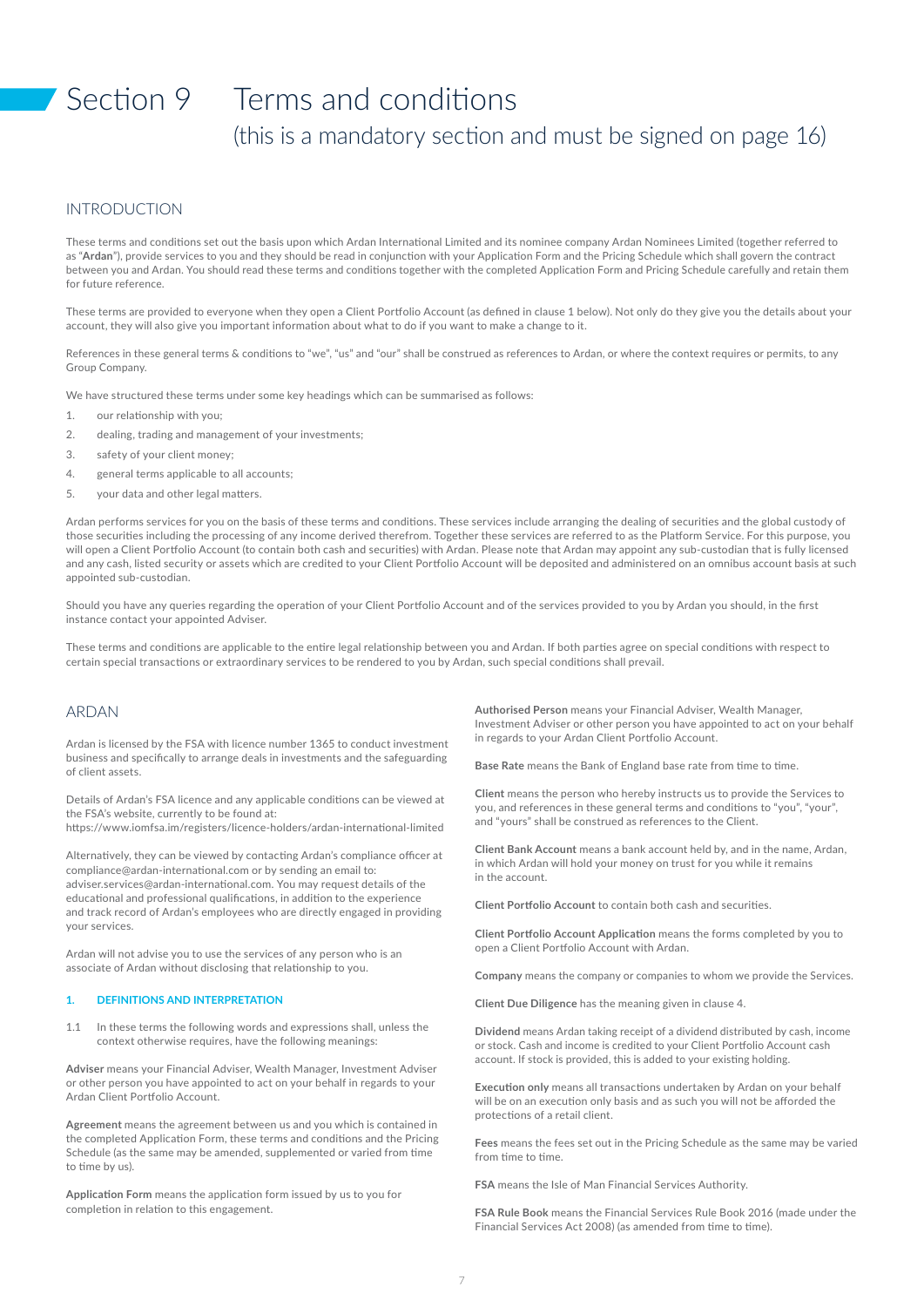**General Client Account** means an account which usually holds money on behalf of one or more clients. The money may be held at one bank or split across multiple banks.

**Good Value** means the date that will be given to any funds received by Ardan even if they are not applied to your account on the date of receipt.

**Group Company** means Ardan, its subsidiaries, its parent and any subsidiaries of its parent.

**Indemnified Person** means Ardan, its Group Companies and each of their employees, agents, officers and servants from time to time (including former employees, agents, officers and servants).

**Isle of Man Law** includes all Isle of Man primary and secondary legislation, all regulations, rules, orders, guidance notes issued by the FSA or any other Isle of Man regulator or governmental authority, all anti-money laundering, counter financing of terrorism or anti bribery laws, regulations and guidance and any direction or other regulatory decision made by the FSA or any other Isle of Man regulatory or governmental authority.

**Model Portfolio** means the use of a "research model portfolio" for investment via the platform which has been recommended to you as part of investment advice delivered by your Adviser and accepted by you.

**Negative Interest.** A negative interest rate means the central bank and maybe some private banks will charge negative interest, instead of receiving money on deposits or cash balances Ardan must pay the bank a fee to keep open client money accounts.

**Person Associated** in respect of a company, means a subsidiary, holding company or subsidiary of the same holding company of that company; in respect of a trust, means a settlor, trustee, beneficiary or any relative of such persons; in respect of a foundation means the settlor, council members, beneficiaries; in respect of an individual, means any relative, business associate, company in which the individual or any relative has an interest whether as an officer or owner.

**Platform Service** arranging the dealing of securities and the global custody of those securities including the processing of any derived income therefrom.

**Portfolio Account** means your personal account on the Ardan Platform which holds your cash and securities.

**Pricing Schedule** means the Pricing Schedule attached to the Application Form.

**Professional Fees** means professional fees including, without limitation, any legal, accounting or other fees incurred by Ardan, any Group Company or Ardan in any jurisdiction.

**Recognised Bank** means a bank which holds a licence issued by the FSA for deposit taking or is authorised under Isle of Man Law or other applicable law of another acceptable country or territory to carry on activities corresponding to deposit taking.

**Reportable Information** means such information as we determine or Isle of Man Law required in relation to applicable international reporting obligations and/or best practice including, for example, but without limitation, information on you and others regarding residence, domicile, transactions, source of funds, value or investments, assets, relationships.

**Securities** means the combination of cash, funds and assets held by Ardan on your behalf.

**Securities Positions** means the value of securities custodied by Ardan on your behalf.

**Services** means the services offered to you by Ardan.

**Special Conditions** if both parties agree on special conditions with respect to certain special transactions or extraordinary services to be rendered to you by Ardan.

**VAT** means value added tax or any applicable similar or analogous tax.

- 1.2 A "**person**" includes a natural person, corporate or unincorporated body (whether or not having separate legal personality.
- 1.3 Unless the context otherwise requires, words in the singular shall include the plural and in the plural shall include the singular.
- 1.4 Unless the context otherwise requires, a reference to one gender shall include a reference to other genders.
- 1.5 A reference to a statute or statutory provision is a reference to it as amended, extended or re-enacted from time to time.
- 1.6 A reference to a statute or statutory provision shall include all subordinate legislation made from time to time.
- 1.7 Any reference to documentation and literature will include both copies in hard copy paper format and electronic soft copies.
- 1.8 Clause and Schedule headings shall not affect the interpretation of these terms and conditions.

# GENERAL INFORMATION – OUR RELATIONSHIP WITH YOU

#### **2. RISK INFORMATION AND INVESTMENT RISK DISCLOSURE**

You understand that investing in securities involves risks and that many variables, including, but not limited to market, currency and economic fluctuations, may have a substantial negative effect on the value of your securities positions. Furthermore, you represent to Ardan that you are willing to assume these risks.

#### **3. EXECUTION ONLY**

- 3.1 Ardan undertakes all activities for you in accordance with these terms and conditions on an execution only basis. By entering into this Agreement with Ardan, you are acknowledging that you understand the consequences of being an execution only client, that you will not be treated as a Retail Client for the purposes of the FSA Rule Book, that there is a consequent reduction in investor protection for you and that Ardan does not render any investment advice, whether tailored to your personal investment objectives or otherwise.
- 3.2 Ardan will only execute your instructions or the instructions of your appointed Adviser on your behalf in respect to the purchase and sale of securities.
- 3.3 Insofar as Ardan provides you with information (for example comments on the market, charts and analyses, typically based on information supplied by third parties) you understand that such information does not form part of investment advice but is meant to help you make your own independent investment decisions.
- As regards to investments in mutual funds, you agree to obtain from your Adviser current offering documents which fully describe each investment, including potential risks and costs, prior to purchasing an interest in any transferable securities, units of collective undertaking(s) ("**funds**") and unit linked products.
- 3.5 Where your Adviser is unable to provide these documents you should contact Ardan who will provide them to you. You understand that fees charged on transactions and trail fees received may be shared between Ardan and your appointed Adviser.

#### **4. CLIENT DUE DILIGENCE AND PREVENTION OF MONEY LAUNDERING AND TERRORIST FINANCING**

- 4.1 By signing these terms and conditions, you acknowledge that you will comply with Isle of Man Law or applicable law in any other relevant jurisdiction relating to the prevention of money laundering and countering the financing of terrorism.
- 4.2 You must inform Ardan immediately in writing of any changes to your details or your circumstances either in the course of the application or at any subsequent date. This obligation relates to information including, but not limited to, any change of name, address or contact details, and if you are a company, a partnership, a trust or unincorporated association, any material change in your constitution or equivalent change in the composition, identity or addresses of parties connected to your entity such as officers, beneficial owners, controllers and beneficiaries as applicable, and to provide us with the documentary evidence of the change on request.
- You undertake to provide Ardan, as soon as reasonably practicable following a request, all information and/or documentation that Ardan may reasonably require from time to time for the purposes of ensuring that Ardan is able to comply with Isle of Man Law or applicable law in any other relevant jurisdiction which requires Ardan to establish, maintain or operate measures to prevent money laundering or the financing of terrorism ("**Client Due Diligence**").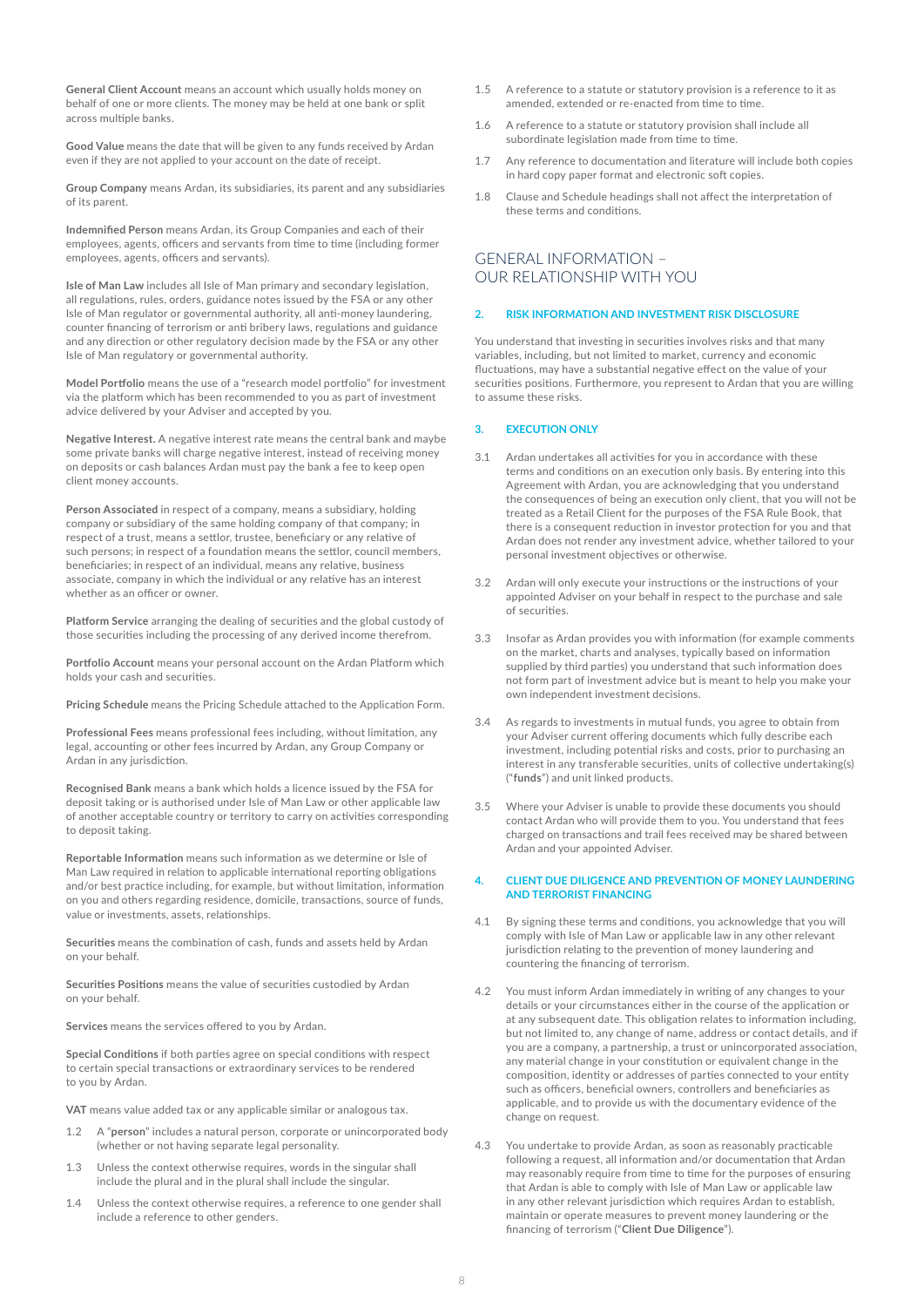- 4.4 You acknowledge that Ardan is subject to Isle of Man Law or applicable law in any other relevant jurisdiction relating to the prevention of money laundering and countering the financing of terrorism that may mean Ardan is unable to implement transactions, payments or other instructions as requested by you in certain circumstances.
- 4.5 Upon the coming into force under Isle of Man Law of automatic tax or other information exchange agreements between the Isle of Man and other countries from time to time (whether based on bilateral agreements or multilateral global initiatives such as, without limitation, the Organisation for Economic Co-operation and Development's Common Reporting Standard), we may be required to collect Reportable Information and to disclose Reportable Information to foreign tax or governmental authorities either directly or via the Isle of Man Government. Our obligation to obtain, disclose and exchange Reportable Information could extend beyond the ultimate beneficial owner of the Client to other relevant parties such as the directors, minority shareholders and persons who receive payments from the Client. You hereby agree to hold us and each Indemnified Person harmless in respect of any collection or disclosure of Reportable Information.
- 4.6 You confirm that Ardan will incur no liability to you or any person as a result of any suspension of services or omission to implement any transaction, to make any payment or to act on any other instructions as requested by you or to provide information to you in circumstances where Ardan believed in good faith that it was appropriate to do so in accordance with Isle of Man Law or applicable law in any other relevant jurisdiction.

#### **5. ACCOUNT CONDITIONS / APPLICABLE RULES & REGULATIONS / CLIENT ACCOUNT MONEY AND ASSETS**

- 5.1 Please refer to Appendix 1 for regulatory information on the operation of Client Bank Accounts.
- 5.2 All transactions in your Client Portfolio Account are subject to the rules, customs and usages of the exchanges, markets or clearing houses where the transactions are executed and to all applicable rules and regulations.
- 5.3 All cash held by Ardan for you is client money for the purposes of the FSA Rule Book and is held in one or more client bank accounts that Ardan maintains for its clients generally. All money held in a Client Bank Account is referred to as client money. A Client Bank Account is specially created by Ardan for the purpose of holding your money and the money of other clients. The Client Bank Account is segregated from any other bank account in the names of Ardan which holds money belonging to Ardan.
- 5.4 All Client Bank Accounts are held at Recognised Banks. For further information contact: adviser.services@ardan-international.com.
- 5.5 The main difference between the various types of Client Bank Account is the process that takes place in the event of a bank failure (i.e. where, as a result of the failure of a bank, the client money held by Ardan with that bank is insufficient to pay the claims of all clients for whom Ardan holds client money). Unless otherwise specifically agreed with you, where Ardan holds funds on behalf of you, these will be held in our General Client Account. Clients will be advised as appropriate in the event that Ardan operates any other types of Client Bank Accounts.
- 5.6 In the event of a default of a bank where Ardan holds a General Client Account, client monies held in all of Ardan's General Client Account will be pooled (even if money is held in more than one bank), and each client who holds money in the respective General Client Account will lose an equal proportion of their money, whether or not the bank your client money is held with is in default. This loss will be adjusted by any compensation arrangements in place.
- 5.7 Ardan accepts, and you agree that Ardan has, no liability whatsoever for any loss, damage or liability incurred directly or indirectly by you or any other person as a result of the insolvency, liquidation, winding up, failure, collapse, default or similar event of a bank which operates any of our General Client Accounts and which results directly or indirectly in such bank being unable, in whole or in part, to repay any credit balance in any of Ardan's General Client Accounts (the "**Bank's failure to Repay**"). You hereby agreed to hold us and each Indemnified Person harmless in respect of the Bank's failure to Repay.

### **6 ACCOUNT CREDITS**

As a global custodian Ardan credits to your Client Portfolio Account funds which become attributable to you such as dividends, interest on interest bearing securities, redemptions, and proceeds of corporate reorganisations for good value following the date such funds are available to Ardan. Information regarding rules applied by Ardan with regard to value dates applied to operations on your Client Portfolio Account, such as credits with funds due to you, when those funds are available to you. Operation dates and value dates applied to operations on your Client Portfolio Account are provided on your periodic statement which is available to you at any time through your Client Portfolio Account.

### **7 CURRENCY OF CHOICE**

Your Client Portfolio Account will be opened with a base currency of your choice provided that it is on the Ardan International list of available currencies. You may hold cash or securities in other currencies provided that they are on the Ardan International list of available currencies and permitted securities.

#### **8. CASH BALANCE, FEES AND CHARGES**

- 8.1 A balance of 3% of the value of your Client Portfolio Account must be held in cash for the provision of payment of fees and charges. In the event that there is insufficient cash we will contact your Advisor for instructions on which asset in your Client Portfolio Account to liquidate in order to pay our fees and charges. You hereby authorise such liquidation as instructed by your Adviser.
- 8.2 Fees and charges are set out in the appropriate valid Ardan Pricing Schedule. If you make use of a service listed therein, the fees and charges listed will apply. For any services not stated therein, which are provided following your instructions, or which are believed to be in your interest and which can only be expected to be provided against remuneration, Ardan may at its reasonable discretion determine the fees and charges. We may increase or vary any of our fees and charges from time to time and, where we do, we will notify you of any such change via your Adviser and providing not less than 30 days advance notice.
- 8.3 You will bear all expenses incurred if a sub-custodian acts on your behalf or in your implied interest (in particular communication expenses such as telephone and postage) including charges imposed by third parties, specifically but not limited to the transfer of securities and cash or any related operations.
- It is your right to terminate your relationship with Ardan within a time period of 30 calendar days after having been informed of fee increases, otherwise the new fees will be considered as accepted by you and will apply automatically. If you choose to terminate your relationship with Ardan due to such fee increases you may still have such increased fees applied to you if your account is not closed in the aforesaid 30 calendar days. By contacting Ardan's compliance officer at compliance@ardaninternational.com or adviser.services@ardan-international.com, you may request details of the amount of remuneration being received by Ardan from you under these terms and conditions.
- 8.5 You shall at all times be liable for the payment upon demand of any debit balance or other obligations owing in any of your Client Portfolio Accounts and you shall be liable to Ardan for any deficiency remaining in any such accounts in the event of the liquidation thereof, in whole or in part, by Ardan or by you. When demanding such payments, Ardan will take into account your legitimate interests. The reasonable costs and expenses of collection of the debit balance, recovery of securities, and any unpaid deficiency in the Client Portfolio Accounts of the undersigned with Ardan, including, but not limited to, legal fees, incurred and payable or paid by Ardan shall be payable to Ardan by you.

#### **9. INTEREST RATES AND DISBURSEMENTS**

9.1 Ardan does not currently pay interest on cash held in the General Client Accounts that it maintains for its clients generally, but it reserves the right to do so in the future. In the event that Ardan elects in future to pay interest on cash held in its General Client Account. such interest shall accrue, be calculated using value dates and be automatically credited to your Client Portfolio Account. A Client Portfolio Account is not permitted to become overdrawn but should it do so debit interest will be charged to your Client Portfolio Account at a rate of 2% over Base Rate (or equivalent for another currency). Such interest shall be calculated using value dates.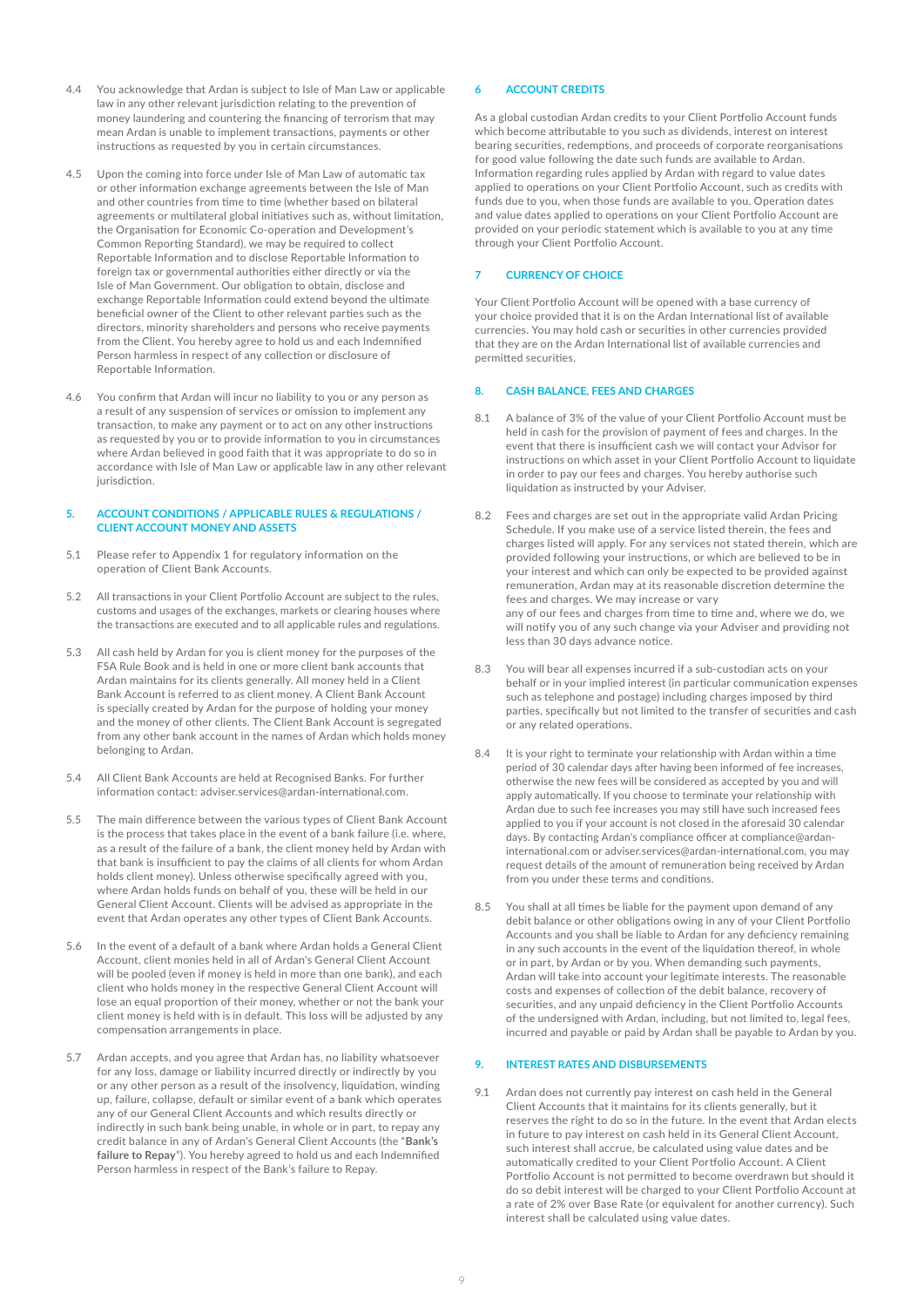- 9.2 Ardan reserves the right to pass on to you any negative interest charged by any of the banks at which your money is held.
- 9.3 Ardan is entitled to directly debit existing and future receivables from your Client Portfolio Account including disbursements, fees, interests, duty or other charges, which are incurred for the management of your assets or for the execution of transactions at your direction or for your benefit. Ardan may set off fees and expenses against distributions on shares or any other payments to your Client Portfolio Account. They may also be covered by the sale of shares or fractional shares of investment funds (if any), as the case may be, by Ardan in a corresponding amount. You may only set off claims against those of Ardan, if your claims are undisputed or have been confirmed by a final court decision.

#### **10. MONEY TRANSFERS**

Please always make payments and transfers to your Client Portfolio Account by electronic transfer **only** unless Ardan directs you otherwise in writing. Do not make payments to your Adviser for purchases on your Client Portfolio Account.

#### **11. MANAGEMENT OF SECURITIES PURCHASE AND SALE ORDERS ("INSTRUCTIONS")**

- 11.1 You may request Ardan to arrange investment of any amounts paid by you to Ardan in securities specified by you, provided however these securities in the case of mutual funds are on Ardan's permitted list of mutual funds.
- 11.2 You acknowledge that Ardan reserves the right in its sole discretion, according to Isle of Man Law or applicable law in any other relevant jurisdiction, to refuse to arrange or to restrict your orders and that Ardan may re-assign your Client Portfolio Account to a different Adviser or close your Client Portfolio Account by immediately notifying you in writing as set out in clause 38.2.
- 11.3 Instructions can be communicated:
	- 11.3.1 electronically via your secure web service;
	- Or in **exceptional circumstances** by:
	- 11.3.2 by your Adviser; and/or
	- 11.3.3 by post or by special courier
- 11.4 Instructions pursuant to these terms and conditions may be given by you or any duly authorised attorney or representative (hereinafter referred to as "Attorney") such as, but not limited to, your Adviser if, and to the extent, referred to on the Client Portfolio Account opening form or duly appointed by you in subsequent communication with Ardan. Ardan shall act upon instructions from your Adviser as if these instructions were given by you, provided however that Ardan may, in its absolute discretion, if it considers this appropriate, ask for confirmation of the relevant instructions from you. You accept full responsibility for your Attorney's instructions. Ardan may at any time in its absolute discretion suspend your Client Portfolio Account or the ability of any Attorney to give any instructions (by any means) in relation to that Client Portfolio Account. In such circumstances, and where permitted by law, Ardan will notify you of such suspension as soon as reasonably practicable thereafter.
- 11.5 Ardan is entitled to request a written confirmation of the order from you before carrying it out, if Ardan has objective reason to doubt the integrity of an instruction.
- 11.6 All communication(s) with Ardan must be in English.
- 11.7 If, upon your request, Ardan executes an instruction(s), it is explicitly agreed that the account statements of Ardan conclusively prove that the transactions mentioned thereon have been fulfilled in accordance with your instructions. This same principle shall apply for instructions transmitted to Ardan in exceptional circumstances by fax or similar means of communication other than an original written document.
- 11.8 You assume all risks, particularly those arising from errors in communication or comprehension, including errors as to your identity, resulting from the use of such means of communication and you relieve Ardan from any and all responsibility in this respect. To avoid any duplication, all written confirmations of previous instructions must clearly refer to those instructions. You specifically empower Ardan to record your telephone conversations with Ardan. The recording may

be used in court or other legal proceedings with the same value in evidence as a written document.

- 11.9 Ardan shall have no liability for any loss, damage or liability incurred by you by reason of the use of email (whether arising from viruses or otherwise) and you hereby release us from any such liability.
- 11.10 You hereby agree to indemnify us against all losses, claims, actions, proceedings, demands, damages, costs and expenses incurred or sustained by us, howsoever arising, in connection with, or in relation to, any such instructions or requests given by, or purported to be given by you, or any Authorised Person.

## DEALING, TRADING AND MANAGEMENT OF YOUR INVESTMENTS

#### **12. INVESTMENT FUND SALES AND PURCHASES**

- 12.1 If a purchase order is clear and unambiguous, Ardan will arrange to execute the instruction under the conditions indicated.
- 12.2 Execution of transactions is subject to the legal provisions and conditions of the relevant stock exchanges for securities trading applicable at the place of execution.
- 12.3 The execution price of the concerned investment fund is determined by the investment fund. Ardan will arrange to execute your instruction as received in a timely manner. Your Client Portfolio Account may be credited with a corresponding fraction of the share (typically calculated by up to six decimal digits) as determined by the administrator appointed by the investment fund as detailed in the relevant fund prospectus; where the underlying fund does not permit the allotment of fractional shares, Ardan may reject these orders on the basis that the instruction is not clear and unambiguous.
- 12.4 Ardan shall not be held liable where any instruction for the sale or purchase of an investment is rejected by a fund manager.
- 12.5 Ardan will also abide by the minimum order amount specified in the relevant fund prospectus.
- 12.6 Ardan will inform the Adviser and/or you accordingly where an investment transaction cannot be arranged.
- 12.7 For sales orders, the market price as of the date at which such order is executed by the investment fund will be applied.

#### **13. EXECUTION OF ORDERS AS REGARDS TRANSACTIONS IN INVESTMENT FUNDS**

#### **13.1 Method of execution**

13.1.1 In accordance with Isle of Man Law or applicable laws of any other relevant jurisdiction, Ardan reserves the right to determine the method of execution to be arranged for purchase orders, subscription orders, redemption orders, periodic investments, payment orders or transfer orders received from you or your duly authorised Attorney unless you or your Attorney have given specific directions with regard to the method of execution.

#### **14. INSTRUCTION REGARDING PERIODIC PAYMENTS**

14.1 Your instructions to Ardan to carry out periodic payments or make periodic investments or withdrawals shall not be executed until Ardan has received a written revocation thereof and in any event shall be subject to your account maintaining the required minimum cash balances detailed herein.

### **14.2 Right to execute**

- 14.2.1 Ardan will not arrange the execution of any purchase order for investment funds until such time as the monies are available in your Client Portfolio Account to pay for the entire amount of the purchase order. In addition, Ardan will not arrange the execution of a purchase order for investment funds with the proceeds of a sale of other securities until the entire proceeds of such sale have been received.
- 14.2.2 Where a purchase order is instructed and there are insufficient funds held on account in the relevant settlement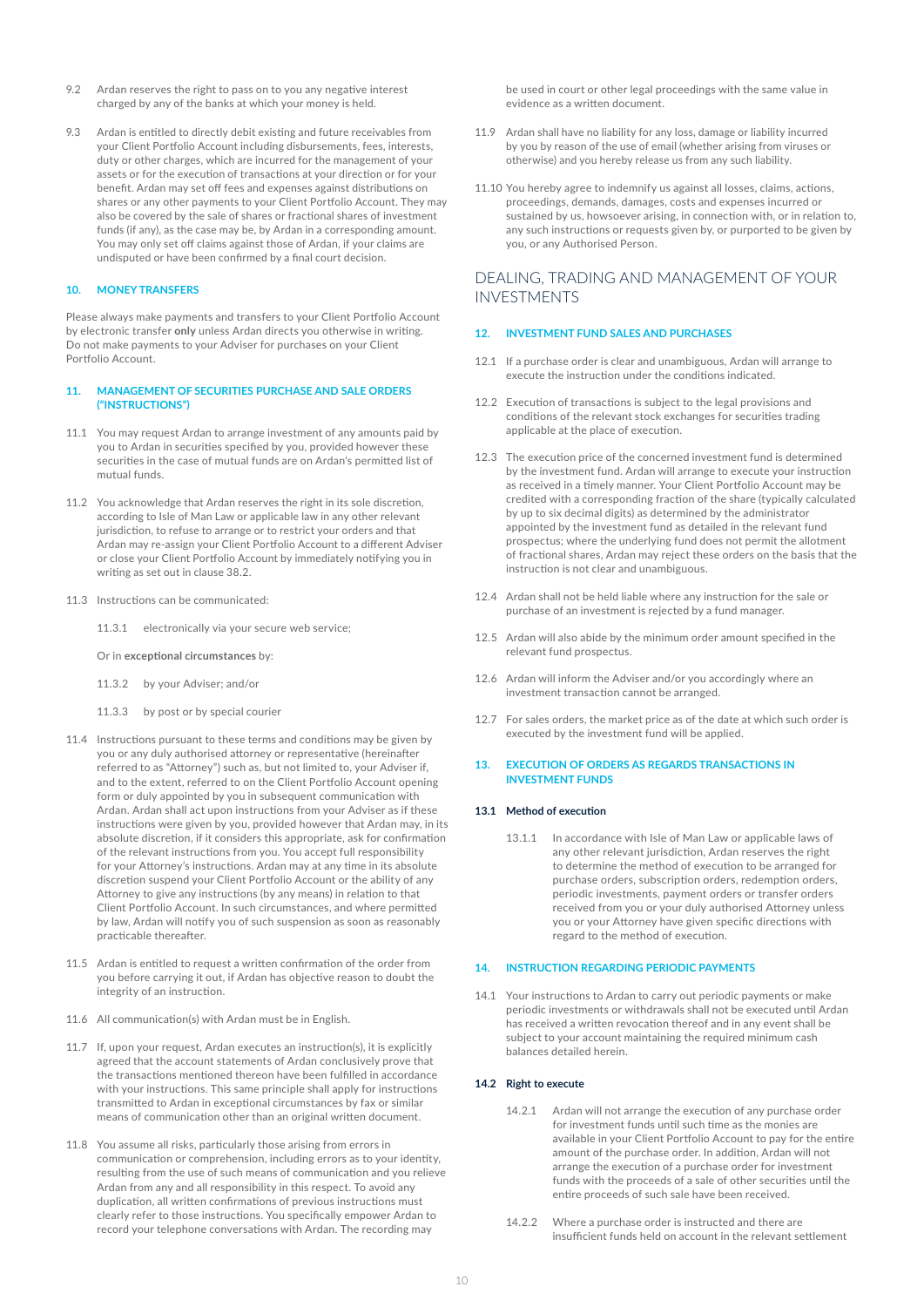currency, you or your Attorney must first issue an instruction in order to generate sufficient monies for the purchase order in the relevant currency.

14.2.3 In case of a securities transfer, Ardan will not execute a sale order for investment funds or securities until such time as they have been delivered into the name of Ardan in their entirety and Ardan has received confirmation of the same.

#### **15. EXECUTION OF ORDERS AS REGARDS TO TRANSACTIONS IN OTHER SECURITIES**

The purchase, sale and global custody of other securities, in particular equities, shall be governed by the "Special Conditions for Dealings in Securities" which forms an integral part of these Terms and Conditions.

#### **16. CONDITIONS FOR DEALINGS IN SECURITIES**

These Conditions shall govern the purchase or sale as well as the safe custody of securities.

#### **16.1 Execution transaction/engagement of an intermediate commission agent**

Ardan shall execute orders made by you for the purchase or sale of securities in the Isle of Man and abroad in the capacity of a commission agent. For this purpose Ardan shall conclude for your account a purchase or sale transaction with another market participant (execution transaction) or it shall engage another commission agent (intermediate commission agent) to conclude an execution transaction.

#### **16.2 Applicable legal provisions/practices/business conditions**

The execution transaction shall be subject to the legal provisions and business conditions (practices) for securities trading applicable at the place of execution; in addition, the General Business Conditions of Ardan's contracting party shall apply.

#### **16.3 Price of the execution transaction/remuneration/expenses**

Ardan shall charge you for the price of the execution transaction; it shall be entitled to charge its remuneration and expenses including third-party costs in addition.

#### **16.4 Place of exchange**

In the case of execution on an exchange, Ardan shall determine the place of such exchange with due regard to the Client's interests.

#### **16.5 Electronic trading**

Ardan may execute the order by way of electronic trading.

#### **16.6 Information**

If requested, Ardan shall advise you without undue delay of the place and mode of execution.

#### **16.7 Period of validity of client orders unlimited in time**

An order for the purchase or sale of securities shall be valid for one trading day only; if the order for same-day execution is not received in time to allow it to be dealt with in the normal course of business, it shall be valid for the next trading day. If the order is not executed, Ardan shall advise the Client thereof without undue delay.

#### **16.8 Period of validity of orders for the purchase or sale of subscription rights**

Orders for the purchase or sale of subscription rights shall be valid for the duration of trading in such subscription rights. The period of validity of orders for the purchase or sale of foreign subscription rights shall be determined according to the relevant foreign practices.

#### **16.9 Suspension of the quotation**

The execution of Client orders on foreign exchanges shall be governed in this respect by the practices of the foreign exchange.

#### **16.10 Requirement of an adequate credit balance/securities holding**

Ardan shall be required to execute orders for the purchase or sale of securities or to exercise subscription rights only to the extent that the Client's credit balance or the Client's securities holding are adequate for execution. If Ardan

does not execute all or part of the order, it shall advise the Client thereof without undue delay.

### **16.11 Liability of Ardan in commission transactions**

Ardan shall be liable for the proper settlement of the execution transaction by its contracting party or the contracting party of the intermediate commission agent. If Ardan engages an intermediate commission agent, it shall be liable, until the conclusion of an execution transaction, only for the exercise of due care in the selection and instruction of such agent.

#### **17. SETTLEMENT OF SECURITIES TRANSACTIONS**

#### **17.1 Order transmission**

Ardan shall forward orders for the purchase or sale of securities to its designated broker dealer, a fully licensed financial services institution, or direct to a fund manager or their appointed Registrar/Transfer Agent, which shall execute these orders. Any securities shall be deposited and administered, on an omnibus account basis, by an Ardan's designated sub-custodian.

#### **18. TREATMENT OF SUBSCRIPTION RIGHTS / WARRANTS / CONVERTIBLE BONDS AND SUBSCRIPTION RIGHTS**

Ardan shall notify the Client of the granting of subscription rights as soon as the information is made available to Ardan by the eligible custodian bank. Provided Ardan has not received any other instructions from the Client by expiry of the penultimate day of trading in such subscription rights, it shall sell at best all domestic subscription rights belonging to the Client's securities holding; Ardan may arrange for foreign subscription rights to be realised at best in accordance with the practices applying abroad.

#### **19. OPTION AND CONVERSION RIGHTS**

Ardan shall notify the Client of the expiry of rights deriving from warrants or of conversion rights deriving from convertible bonds, requesting instructions, if the expiry date has made available to Ardan by the eligible custodian bank.

#### **20. CUSTODIAN**

- 20.1 Ardan as Global Custodian is responsible for safeguarding assets and as such must take all reasonable steps for the prevention and detection of fraud, error or non-compliance with Isle of Man Law or applicable laws of any other relevant jurisdiction.
- 20.2 Ardan has no responsibility for the selection or valuation of any investment. There is a legal separation of all Client assets held under custody by Ardan and Ardan will ensure that the entitlement of clients to such assets is assured.
- 20.3 Ardan may appoint any institution to act as its sub-custodian that is duly authorised and regulated to act in such capacity.
- 20.4 In order to discharge its responsibility as Global Custodian, Ardan will exercise care and diligence in choosing and appointing any third party as a sub-custodian or safekeeping agent so as to ensure that the third party has and maintains the expertise, competence and standing appropriate to discharge the responsibilities concerned.
- 20.5 Ardan will maintain an appropriate level of supervision over the subcustodian and will make appropriate enquiries from time to time to confirm that their obligations continue to be competently discharged.

#### **21. COMMUNICATION OF INFORMATION**

- 21.1 If information concerning the Client's securities is made available to Ardan by the issuer or by its sub-custodian, Ardan shall inform the Client's appointed Adviser thereof, to the extent that such information may materially affect the Client's legal position and notification of the Client is necessary in order to safeguard the Client's interests. Thus, Ardan shall in particular make known information on:
	- 21.1.1 statutory compensation and exchange offers:
	- 21.1.2 voluntary purchase and exchange offers; and
	- 21.1.3 reconstructions.
- 21.2 The Client or appointed Adviser does not need to be notified if Ardan does not receive the information in time or the measures to be taken by the Client are financially unreasonable because the costs incurred are out of proportion to the Client's possible claims.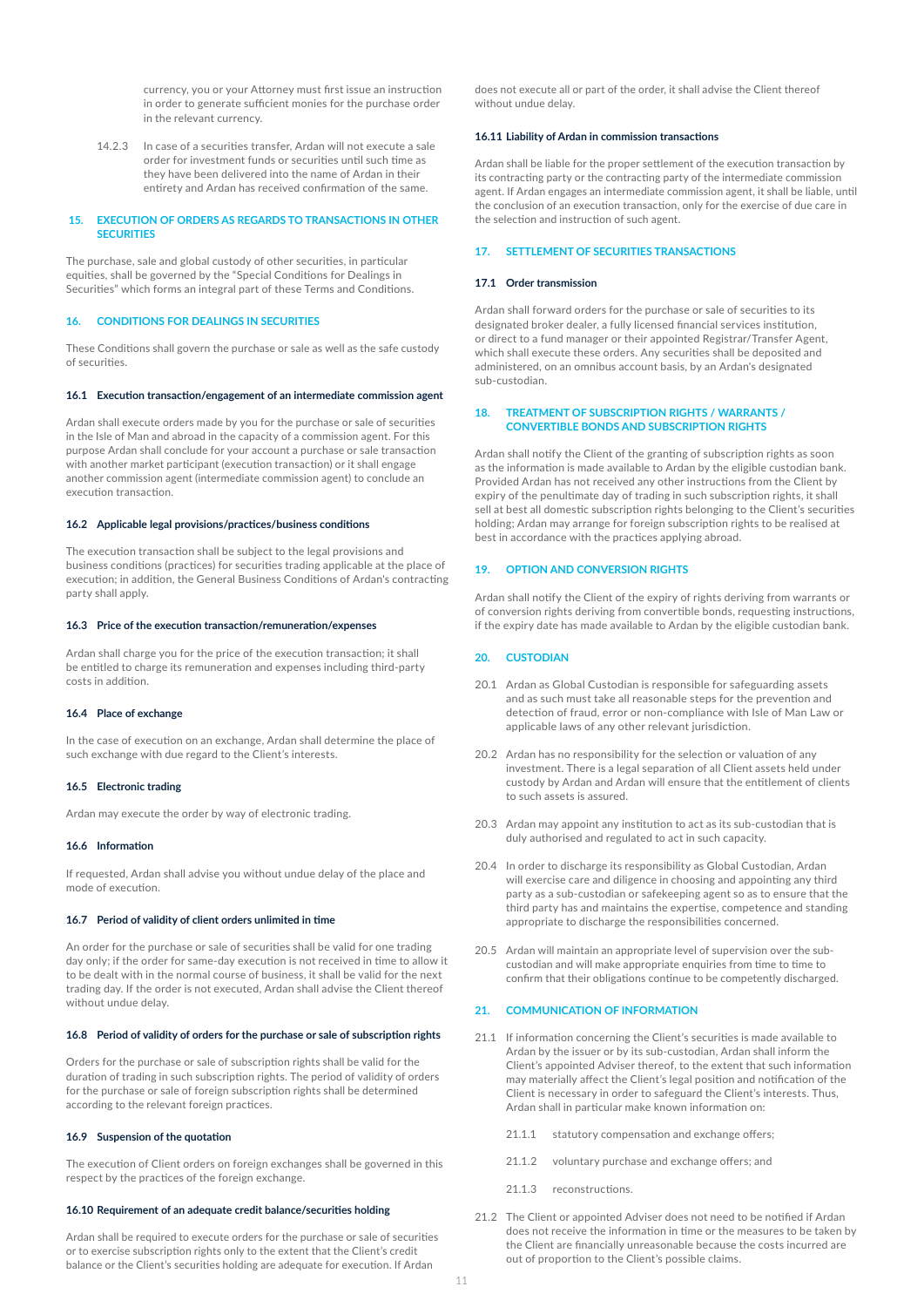#### **22. NO EXERCISE OF VOTING RIGHTS FOR DEPOSITED SHARES AT SHAREHOLDERS' MEETINGS**

If voting shares are held in safe custody with Ardan's sub-custodian, the Client may empower a third party to exercise his voting right at the stockholders' meeting. Neither Ardan nor its sub-custodian shall exercise the Client's voting rights at the shareholders' meeting.

#### **23. REQUESTS FOR INFORMATION BY FOREIGN STOCK CORPORATIONS**

- 23.1 Foreign shares which a Client entrusts to Ardan for safe custody are subject to the laws of the country in which the stock corporation is domiciled. The rights and duties of the shareholders are therefore determined by these laws. Under such laws, the stock corporation is frequently entitled or even required to obtain information about its shareholders.
- 23.2 If Ardan is required under such laws in an individual case to furnish information, disclosing the name of the Client, it shall advise the Client. The same may apply to other securities, particularly to convertible bonds and bonds with warrants.

#### **24. LODGE / TRANSFER**

24.1 These Special Conditions shall also apply if the Client arranges to have securities credit balances transferred from another custodian to Ardan's sub-custodian. A physical lodge of domestic or foreign securities with Ardan for safe custody is not possible.

### GENERAL TERMS APPLICABLE TO ALL ACCOUNTS

#### **25. COMMUNICATIONS**

- 25.1 You agree that Ardan may communicate with you, your Attorney and/or any Authorised Person by post, courier, delivery service, telefax, email (including unencrypted email), video conference or telephone (including VoIP, Skype or similar). Ardan shall have no liability for any loss, damage or liability incurred by you by reason of the use of email (whether arising from viruses or otherwise) and you hereby release us from any such liability.
- 25.2 Communications may be sent to you at your current address, which is on file at Ardan's office, or at such other address as you may hereafter provide to Ardan in writing.

#### **26. JOINT AND SEVERAL LIABILITIES; JOINT ACCOUNT**

- 26.1 If more than one individual is establishing a Client Portfolio Account with Ardan, the obligations of all persons establishing such account under this Agreement shall be joint and several.
- 26.2 If this is a joint account, each of you signing the Client Portfolio Account Application (each a "**joint owner**") agrees that each joint owner shall have authority to:
	- (i) buy, sell, and otherwise deal in, through Ardan as an arranger, securities and/or other property or otherwise;
	- (ii) to receive confirmations, statements and communications of every kind related to the Client Portfolio Account;
	- (iii) to receive and dispose of money, securities and/or other property in the Client Portfolio Account;
	- (iv) to, make, terminate, or request modification of this Agreement and any other written agreement relating to the account, or waive any of the provision of such agreement; and
	- (v) generally to deal with Ardan as if each of you alone was the sole owner of the Client Portfolio Account, all without notice to the other joint owner(s).
- 26.3 Each of you agrees that notice to any joint owner shall be deemed to be notice to all joint owners.
- 26.4 Ardan may follow the instructions of any of the joint owners concerning the Client Portfolio Account and make delivery to any of the joint owners of any and all securities and/or other property in the Client Portfolio Account, and make payments to any of the joint owners, of any or all monies in the Client Portfolio Account as any of the joint owners may

order and direct, even if such deliveries and/or payments shall be made to one of the joint owners personally.

- 26.5 Ardan shall be under no obligation to inquire into the purpose of any such demand for such deliveries and/or payments.
- 26.6 In the event of the death of any of the joint owners, the surviving joint owner(s) shall immediately give Ardan written notice thereof. The estate of any deceased joint owner shall be liable and each survivor will be liable, jointly and severally, to Ardan for any debt or loss in the Client Portfolio Account resulting from the completion of transactions initiated prior to Ardan's receipt of a written notice of such death or debt or loss incurred in the liquidation of the account or the adjustment of the interests of the joint owners. Ardan reserves the right to require written instructions from all account holders, at its discretion.

#### **27. SIGNATURES**

- 27.1 Signatures and signature powers which are shown on the Client Portfolio Account opening document, or which have been notified in writing to Ardan, shall remain valid for all written instructions to operate the Client Portfolio Account with Ardan until receipt by Ardan of a written revocation, regardless of any entry or modification in the registry of commerce or any other registry.
- 27.2 In the limited number of cases where modifications in the commercial register have the legal effect that they are deemed publicly known, this clause shall have no effect.
- 27.3 Ardan shall not be liable for the fraudulent use by a third party of your signature, whether such signature be authentic or forged. Should Ardan not identify the fraudulent use of the authentic or forged signature on documents, and should Ardan effect transactions on the basis of such documents, it shall, except in cases of gross negligence in the verification of any such document, be released from its obligation to refund the assets deposited with Ardan which were disposed of by the fraudulent use of such documents Ardan shall, in such circumstances, be considered as having made a valid payment, as if it had received proper instructions from you.

#### **28. ACCOUNT SECURITY AND PASSWORDS**

You will be issued with a generic password on the opening of your Client Portfolio Account. It is your sole responsibility to change this password and for the ongoing protection of this password. Ardan will not be liable to you for any abuse of your Client Portfolio Account arising from your failure to keep secret your password.

#### **29. INDEMNITY & LIMITATION ON LIABILITY**

- 29.1 Ardan will use its best efforts, judgment and due care in carrying out its duties to a Client. Ardan shall not be liable (whether under the express or implied terms of this Agreement, or in negligence, or at common law or in any other way) for any loss, damage or expense howsoever suffered by you, or any other person in connection with, or in relation to the services, or any act or omission of any Indemnified Person unless such loss, damage or expense arising from the wilful default or fraud of an Indemnified Person.
- 29.2 Ardan will not be liable for any error of judgment or mistake of law or for any loss, damage or expense howsoever suffered by a Client or any other person arising directly or indirectly from any act or default of any other person. For the avoidance of doubt, but without limitation to the generality of the foregoing, Ardan shall have no liability to you or any other person for any loss, damage or expense suffered by you, or any other person which is caused directly or indirectly by the default, failure, collapse, insolvency, restructuring or any other act or omission of any bank, investment manager, agent, nominee, contract counterparty, issue or any asset or investment held by the Client, Adviser or other relevant party and whether the loss arises from loss of funds, assets, title documents or otherwise, save in respect of any matter resulting from gross negligence, fraud or wilful default in the performance of its duties to a Client.
- 29.3 Ardan shall not be liable for any loss, damage or expense howsoever suffered by you, or any other person as a result of any event outside our control (for example, but without limitation, an agent or third party failing to act on our or your instructions, interruption or delay in the performance of contractual obligations caused by strike, industrial action, systems failure or terrorism).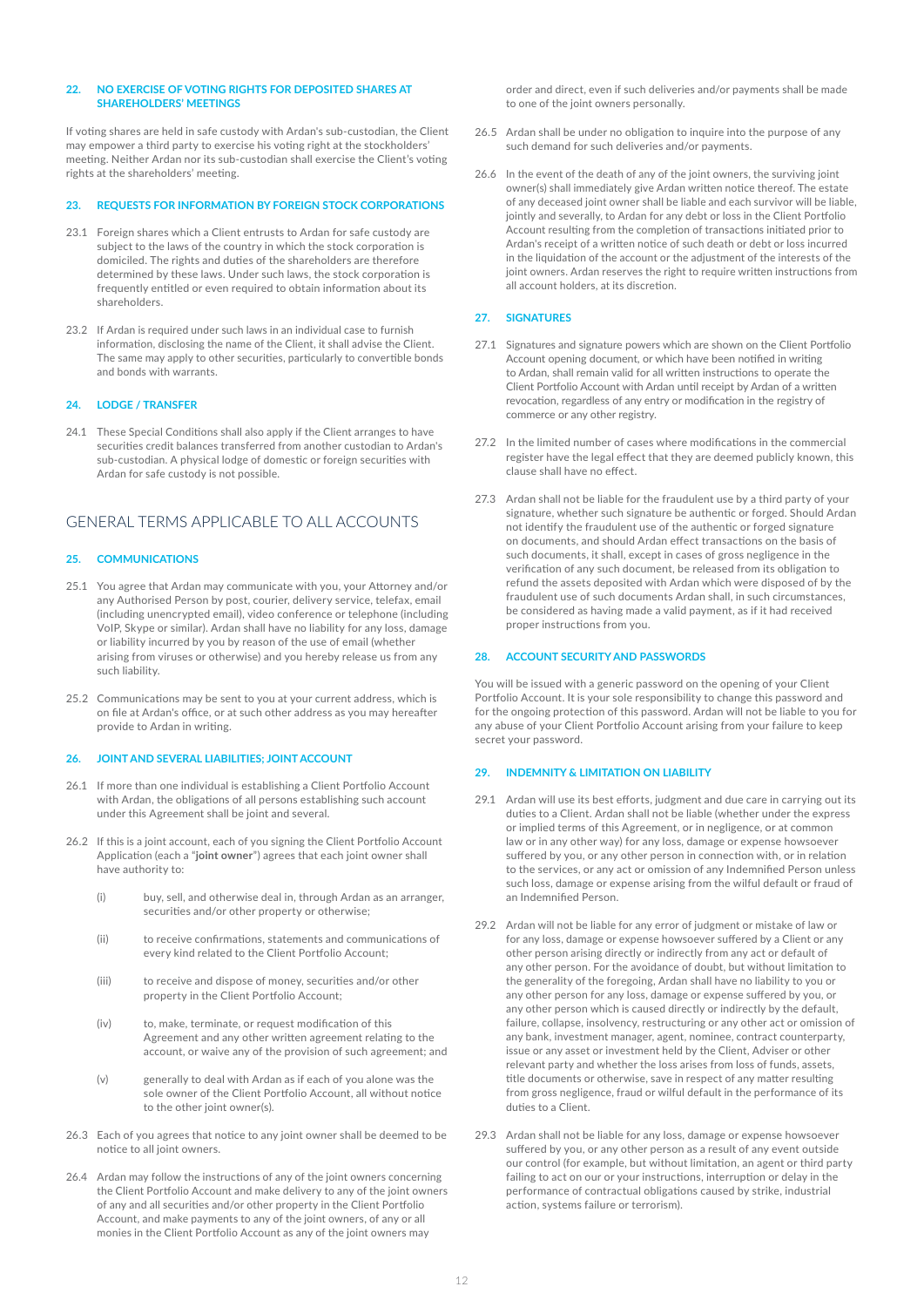- 29.4 You hereby indemnify each Indemnified Person against all costs, expenses, Professional Fees, damages, claims, losses and liabilities howsoever incurred by any Indemnified Person, whether directly or indirectly, in relation to directly or indirectly:
	- (i) the services Ardan provide;
	- (ii) your non-compliance with this Agreement;
	- (iii) any civil or criminal enquiry, investigation, prosecution, regulatory action or similar action in any jurisdiction (whether or not proceedings have been commenced) into (a) you; and/ or (b) any Person Associated with you, provided that such indemnity shall not cover any costs, expenses, damages, claims, losses or liabilities incurred solely as a result of Ardan's (gross negligence), fraud or wilful failure.
- 29.5 Ardan shall not be liable for loss caused and detriments, directly, or indirectly, by government restrictions, exchange or market rulings, suspension of trading, war, strikes, force majeure, civil commotion, revolution, natural phenomenon, lockout, boycott, traffic congestion, breakdown of telecommunication systems, or other conditions beyond Ardan's control.
- 29.6 Ardan shall not be liable for the failure of an investment chosen by you, or your Attorney, either in its entirety or in the achievement of its stated investment objective. Ardan is particularly not obliged to inform you about potential losses which may be caused by market conditions and which may have an impact on the actual value of your Client Portfolio Account.
- 29.7 You hereby irrevocably authorise us to deduct the amount of any indemnity granted in this Agreement whenever invoked from any funds we hold in your name or on your behalf.
- 29.8 For the avoidance of any doubt, we shall be entitled to instruct professionals and incur Professional Fees whenever we believe, acting reasonably, it is in our interests to do so.

#### **30. CHANGE OF NAME, ADDRESS OR POWER OF ATTORNEY/CLARITY OF ORDERS**

- 30.1 In order to fulfil your cooperation duties for the due settlement of business transactions you are required to inform Ardan without delay and in writing of any changes of your name, address and the termination or change of any power of representation communicated to Ardan.
- 30.2 This information requirement applies regardless of the fact whether or not the power of representation is entered in a public register. The contents of orders of any kind have to be identifiable beyond doubt. Orders of ambiguous contents may result in enquiries, which in turn may cause delays. In particular you must take due care as to the accuracy and completeness of the specified number of the Client Portfolio Account in the case of payments, orders and disposals. Changes, confirmation or repeat orders must be identified as such.

#### **31. DELIVERY OF ACCOUNT INFORMATION**

To the extent permissible by Isle of Man Law or applicable laws in any other relevant jurisdiction, Ardan will elect to deliver account information to you electronically via your secure web service.

#### **32. REPORTS**

- 32.1 You will receive electronically, via your Client Portfolio Account, a confirmation for each purchase and sale transaction.
- 32.2 Through your Client Portfolio Account you will have the ability to generate on demand account statements containing account value, cash balance and details of security transactions. As such Ardan will not post statements directly to you.
- 32.3 Ardan may communicate your personal data contained in confirmation statements and account statements to your Adviser, his/her assistant(s) or employee(s) as necessary either in written or electronic form to assist in the management of your Client Portfolio Account.
- 32.4 Reports of the execution of orders (confirmations) and statements of your accounts as detailed in your secure web service shall be conclusive and will be considered as accepted if not objected to in writing no later than four weeks following the execution of an order. If the objections are made in writing, it is sufficient to dispatch these within the period of four weeks. Failure to make objections in due time will be considered

approval. This rule is applicable for all transactions, in particular for cash transfers and the buying and selling of securities.

- 32.5 Ardan is authorised to adjust factual errors that were produced by Ardan without notice by simple rebooking. This is also applicable for duplicate orders that had been entered in error on the basis of the condictio indebiti principle.
- 32.6 It is your responsibility to log into your secure web service regularly to retrieve, review and monitor your Client Portfolio Account and any associated reports. This information requirement also applies in the absence of any other expected notifications (in particular confirmations on the execution of orders).

#### **33. DISPOSAL**

You may in whole or in part, dispose of your securities by way of transmitting sale orders through your Client Portfolio Account. As regards to investment funds, a delivery may only be executed with respect to integral shares. As regards to fractional shares of investment funds, there is only an entitlement to receive payment if Ardan were able to execute the sales.

#### **34. RIGHT OF DISPOSAL UPON THE CLIENT'S DEATH**

- 34.1 In case of a Client's death or incapability of acting, the authorised people that are entitled as the legal heirs or legal representative (in particular the executor, the heirs or the legal guardian) will take over the Client's representation for the relationship with Ardan after presentation of the relevant documents that certify their rights, such as Isle of Man Probate, if there is not a joint account or another counter instruction.
- 34.2 Documents in foreign languages must be presented in English and certified to Ardan. Ardan will not be liable for the execution of orders or instructions issued by an authorised representative until the information of the Client's death, or their incapability of acting, has been forwarded in written form to Ardan and acknowledged by Ardan in return.

#### **35. LIEN**

- 35.1 You herewith pledge in Favour of Ardan all securities in indirect possession now and in the future of Ardan, as well as all cash claims that you may have now or in the future in Favour of Ardan on the balance from time to time on your Client Portfolio Account, in whatever currency, in order to secure any present and future payment obligations of yours vis-à- vis Ardan whether in principal, interest, fees or costs.
- 35.2 In addition, the pledged fungible securities will be designated in the books of Ardan as being pledged in its Favour, without there being a need to mention such pledge on the account statements produced by Ardan and made available to you.
- 35.3 Ardan can assess the claim of dispatch or enhancement of securities until the realised value of all securities equals the realisable value of all securities claims in relation of the business relationship.
- 35.4 In the event that the realisable value of all securities and cash pledged in Favour of Ardan exceeds the total amount of all claims arising from the business relationship (the "**Cover Limit**") on a more than temporary basis, Ardan shall, at your request, release securities or cash as it may choose in the amount exceeding the Cover Limit; when selecting the security items to be released, Ardan will take into account your legitimate concerns and the concerns of any third party having provided security for your obligations. To this extent, Ardan shall also execute orders for you relating to the assets pledged in Favour of Ardan (e.g. sale of securities).
- 35.5 If you do not honour, by the due date, any payment obligation towards Ardan and if you have not fully complied with these obligations 5 (five) banking business days from the dispatch of a written notice of summons to pay, Ardan shall be authorised to acquire, sell or auction the securities in accordance with applicable legal provisions and to offset your cash claims against secured claims of Ardan.
- 35.6 The above notice may be made by:
	- (i) email;
	- or in exceptional circumstances by:
	- (ii) Adviser; and/or
	- (iii) Letter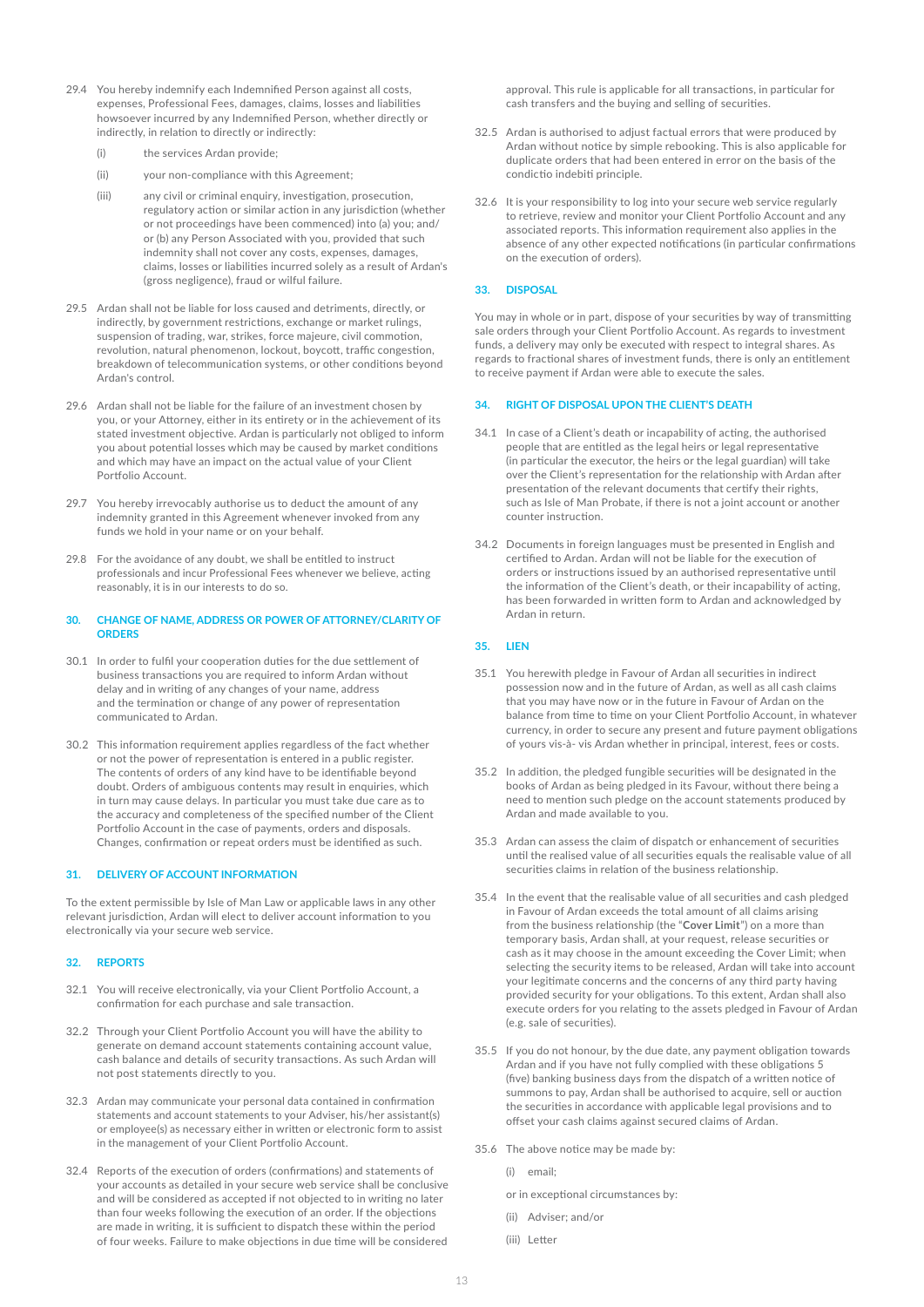- 35.7 The transmission report (in the case of Advisers) shall constitute conclusive evidence of the dispatch of the notice.
- 35.8 If Ardan realises the security, it may choose between several assets. When selecting the assets in order to enforce the pledge, Ardan will take into account the legitimate concerns of you and any third party who may have provided security for your obligations.
- 35.9 Ardan is not liable for disadvantages that may arise due to the use of the voting rights.
- 35.10 Ardan is authorised, at any time, to make a currency conversion for the purposes of the enforcement of the pledge and the satisfaction of its claims.

#### **36. REFUSAL TO ACCEPT ORDERS**

Ardan shall not be liable for refusing to obey any orders given by you with respect to a Client Portfolio Account(s), which has or have been the subject of attachment or sequestration in any legal proceeding against you, and Ardan shall be under no obligation to contest the validity of any such attachment or sequestration.

#### **37. COMPLAINTS**

- 37.1 Kindly direct any complaints regarding the handling of your Client Portfolio Account to Ardan.
- 37.2 Ardan will respond to you as promptly as possible and in accordance with its Complaints Procedure as detailed on the Ardan Platform. The address of Ardan is as follows:

Ardan Limited, 2nd Floor, 19-21 Circular Road, Douglas, Isle of Man, IM1 1AF.

#### **38. TERMINATION**

- 38.1 This Agreement may be terminated by you giving 30 days written notice (or such shorter notice as the other parties may agree to accept).
- 38.2 Ardan shall be entitled (but not obliged) to terminate this Agreement with immediate effect by notice in writing in the event that:
	- 38.2.1 you commit any material breach of your obligations under this Agreement or under any other agreement between the parties and have failed to remedy such breach within a reasonable time, if such breach is capable of being remedied;
	- 38.2.2 you are declared bankrupt or a bankruptcy petition is presented against you or a receiver is appointed in respect of you or the Company, or anything analogous to any of the foregoing occurs in relation to you (or the Company) under the law of any jurisdiction;
	- 38.2.3 any legal proceedings are commenced against you or the Company (including any injunction, civil, criminal, tax, securities or other proceedings in any jurisdiction);
	- 38.2.4 you or the Company fails to provide within a reasonable period of time all Client Due Diligence information reasonably requested by Ardan; or
	- 38.2.5 any invoices raised by Ardan remain unpaid for 60 days after issue.
- 38.3 Termination of the business relationship without notice is permitted if there is reasonable cause which makes it unacceptable to Ardan to continue the business relationship, after having given due consideration to your legitimate concerns. Such cause is given in particular if you have made incorrect statements as to your financial status, provided such statements were of significant importance for Ardan's decision concerning the provision of services under this Agreement, or if a substantial deterioration occurs or threatens to occur in your financial status, jeopardizing the discharge of obligations towards Ardan.
- 38.4 In the event of termination of this Agreement, we shall be entitled to transfer any Client Portfolio Account held by Ardan into the name of the person listed as (beneficial owner) in the Client Portfolio Account

unless you have given lawful instructions to the contrary and complied with any applicable anti-money laundering or regulatory requirements within 30 days of termination.

38.5 Transfer to another suitable alternative investment provider shall mean a person of equivalent status to provide the services in the jurisdiction in which they operate.

### **39. RIGHTS OF THIRD PARTIES / ENTIRE AGREEMENT / VARIATION**

- 39.1 No person other than a party to this Agreement, their successors and permitted transferees or assigns, shall have any right to enforce any of its terms under the Contracts (Rights of Third Parties) Act 2001 unless we expressly agree in writing to such third party rights.
- 39.2 This Agreement constitutes the entire agreement between the parties in relation to the provision of Services to you.
- 39.3 Ardan reserves the right to vary, amend or add to any of the terms or provisions of this Agreement and will give at least 30 days' notice to you of any variation through your secure web service. They will be deemed accepted unless objected to in writing. Ardan will in particular point out this effect to you in any such notification. Any objection you wish to raise to such modifications should be made in writing within four weeks of you being notified of an intended or proposed change.

#### **40. ANTI BRIBERY POLICY**

- 40.1 The Isle of Man Bribery Act 2013 (the "**Act**") makes it an offence to give or receive a bribe. It is also an offence under the Act to bribe a foreign public official. The Act applies to all Isle of Man companies as well as to any subsidiary, joint venture, intermediary, introducer, agent etc. of an Isle of Man company regardless of where they are in the world.
- 40.2 The implications of the Act for the Company, you and any person associated with you are that bribes must not be offered (even if they are not accepted), paid (be that in monetary terms or in any other form) or accepted (be that in monetary terms or in any other form). This applies regardless of the location in which the bribe is offered or received. To contravene the requirements of the Act is a criminal offence, the penalties for which include imprisonment and the payment of fines.
- 40.3 It should be noted that the Act extends to the prohibition of facilitation payments. These are often small payments made to expedite a process. Such a payment could be an offence under the Act.
- 40.4 If you or the Company become aware of any incidence of bribery directly or indirectly involving the Company, you must bring it to the attention of Ardan's Compliance Officer. If you require any further information in relation to our anti-bribery policy, please contact Ardan's Compliance Officer.

# YOUR DATA

#### **41. PERSONAL DATA AND PRIVACY**

- 41.1 Ardan may collect and retain personal data about you so that Ardan can operate or monitor any Client Portfolio Account or any other services provided to you and deal with any enquires that you may have.
- 41.2 Ardan is committed to maintaining your personal data in accordance with legal requirements relating to the collection, storage and use of personal data under the terms of the Isle of Man Data Protection Act 2018 (the "**DPA**").
- 41.3 Ardan will not pass personal data it holds about you to any non Ardan group company or third party other than where:
	- 41.3.1 Ardan is legally required to disclose;
	- 41.3.2 Ardan has a public duty to disclose;
	- 41.3.3 Ardan's interests require disclosure;
	- 41.3.4 the disclosure is made with your consent;
	- 41.3.5 the data is being transferred to a third party to allow the third party to provide services to Ardan; or
	- 41.3.6 Ardan is transferring rights and/or obligations to a third party, in which case Ardan shall be entitled to pass your personal data to such third party.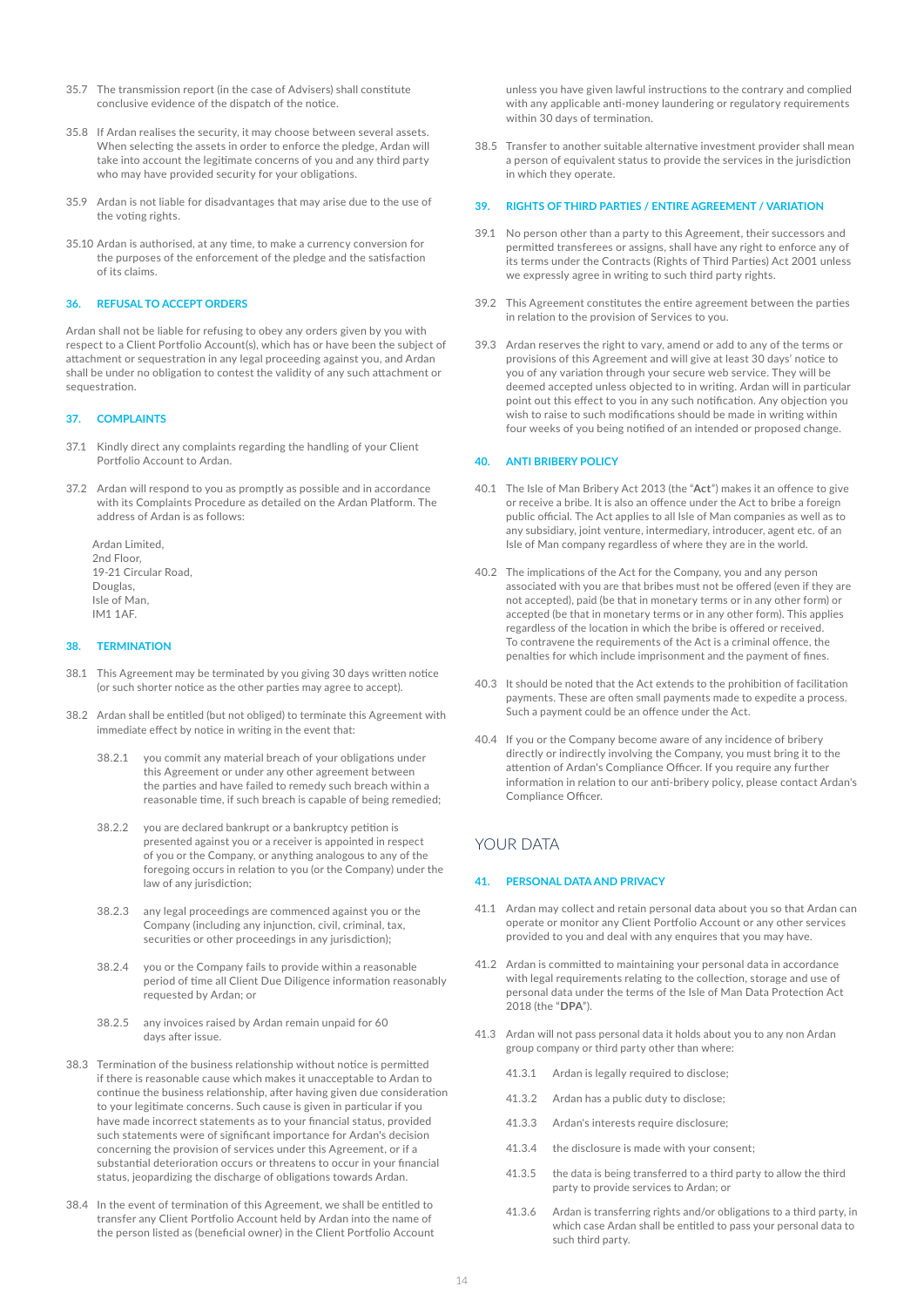- 41.4 Ardan may use the services of third parties to provide services on its behalf, which may include the processing of personal data about you.
- 41.5 Ardan may obtain and/or share personal data about you to prevent crime, money laundering and for anti-terrorism purposes, to verify your identity, to recover debts, to prevent fraud and to meet Ardan's legal obligations.
- 41.6 If false or inaccurate information is provided and fraud is identified, details will be passed to fraud prevention agencies to prevent fraud and money laundering and financing of terrorism. A record of such enquiries will be kept.
- 41.7 If Ardan suspects that false or inaccurate information has been furnished, Ardan may record and report suspicion together with any other relevant information.
- 41.8 Ardan may share/transfer personal data about you, both within the Isle of Man and the European Economic Area ("**EEA**") and outside the EEA with other members of Ardan's group and third parties who provide services on Ardan's behalf. It should be noted that countries outside the EEA do not necessarily have data protection requirements that are equivalent to those that apply within the Isle of Man or EEA. You hereby consent to Ardan transferring your personal data to other members of Ardan's group for processing and to recipients in countries which do not provide the same level of data protection as the Isle of Man if necessary for the above purposes.
- 41.9 You hereby consent to Ardan disclosing any of your information which we hold to your appointed Adviser (if any).
- 41.10 Ardan (and/or other parts of Ardan's group) may contact you to advise you of other products and services provided by Ardan and/or Ardan's group. If you do not want Ardan or any part of Ardan's group to make contact about such products and services, please let Ardan know by sending a written request to Ardan and marked for the attention of the compliance officer, 2nd Floor, 19-21 Circular Road, Douglas, Isle of Man, IM1 1AF, British Isles.
- 41.11 You have a right to inspect any personal data about you held by Ardan, subject to the terms of the DPA. However, Ardan may charge a fee for such access to cover administration costs. For further information, please contact Ardan's compliance officer.
- 41.12 When you give us information about another person, you confirm that they have appointed you to act for them; they consent to the processing of their personal data, including sensitive personal data; that they consent to the transfer of their information abroad and to receive on their behalf any data protection notices. By signing the Application Form or proceeding to instruct us to provide the services, you agree to the terms of this data protection notice.

#### **42. CONFIDENTIALITY / RECORDS / CONFLICTS**

- 42.1 We are committed to keeping your private information (and the private information of the Company) confidential. We may disclose such information only in the following circumstances:
	- 42.1.1 where we are compelled to do so by Isle of Man Law or any other relevant or applicable law;
	- 42.1.2 to comply with a Court Order;
	- 42.1.3 where there is a duty to the public to disclose;
	- 42.1.4 where our interests require disclosure;
	- 42.1.5 where your interests require disclosure;
	- 42.1.6 where the disclosure is made with your express or implied consent;
	- 42.1.7 for fraud prevention or crime prevention purposes;
	- 42.1.8 to sub-contractors or persons acting as our agents for the purposes of the provision of the Services; or
	- 42.1.9 to Group Companies.
- 42.2 Ardan will keep the records and documents (electronic and hard copy) belonging and relating to you as long as we are required to do so under applicable Isle of Man Law and in accordance with our internal document retention policy (as the same may be amended from time to time). Ardan reserves the right to charge for retrieval, copying, couriers and administration time if we are requested to provide access to, or copies of, our files or your files.
- 42.3 Conflicts of interest may arise between you and us or between you and another of our Clients. Should we become aware of the existence of such a material conflict, we will notify you of that fact. However, without prejudice to the foregoing, this engagement is not exclusive and we reserve the right to act for other Clients, including your competitors.
- 42.4 From time to time, Ardan may receive remuneration from a third party in connection with a transaction effected by us with or for you. Examples of remuneration include brokerage, commissions and referral fees. You hereby consent to us retaining such remuneration in full unless otherwise agreed in writing.

### LEGAL MATTERS

#### **43. GOVERNING LAW AND JURISDICTION**

- 43.1 This Agreement is governed by, and to be construed in accordance with, the laws of the Isle of Man (unless otherwise agreed by the parties in writing).
- 43.2 Each of the parties hereby agrees to submit to the exclusive jurisdiction of the Isle of Man Courts in relation to any dispute regarding this Agreement.
- 43.3 The registered office of Ardan is the exclusive place of fulfilment for transactions, contracts, other agreements, consulting services, request of information and services.

#### **44. MISCELLANEOUS**

- 44.1 If any provision or condition of this Agreement shall be held to be invalid or unenforceable, such invalidity or unenforceability shall attach only to such provision or condition. The validity of the remaining provisions and conditions shall not be affected thereby and this Agreement shall be carried out as if any such invalid or unenforceable provision or condition were not contained herein.
- 44.2 The heading of each provision hereof is for descriptive purposes only and shall not be deemed to modify or qualify any of the rights or obligations set forth in each such provision.

#### **45. ACCEPTANCE OF TERMS OF THIS AGREEMENT**

- 45.1 By signing the Application, you hereby confirm that you have received, read and agree to be bound by these general Terms & Conditions.
- 45.2 In the event that you fail to sign the Application but proceed to instruct us to provide any of the Services to you will be deemed to have accepted, and be bound by, these Terms & Conditions.

# APPENDIX 1 – CLIENT MONEY

We are required to communicate to clients certain information regarding client money. If we operate a client bank account or otherwise hold client money on behalf of a client, then the client is deemed to have read and understood the following information.

#### **A. WHAT IS A CLIENT BANK ACCOUNT?**

A client bank account is a bank account held by, and in the name of Ardan in which we will hold your money on trust for you while it remains in the account. All money held in a client bank account is referred to as client money.

A client bank account is specially created by us for the purpose of holding your money and the money of other clients. The client bank account is segregated from any other bank account in our name holding money which is our money.

All client bank accounts are held at recognised banks. A recognised bank is a bank which holds a licence issued by the Isle of Man Financial Services Authority for deposit taking or is authorised under the law of another acceptable country or territory to carry on activities corresponding to deposit taking: see rule 3.2 of the Financial Services Rule Book 2016 (as the same may be amended or replaced from time to time) for the full definition of "recognised bank".

In relation to fiduciary services, please note that an account held in the name of the Company, or as trustee of a trust, is not a client bank account.